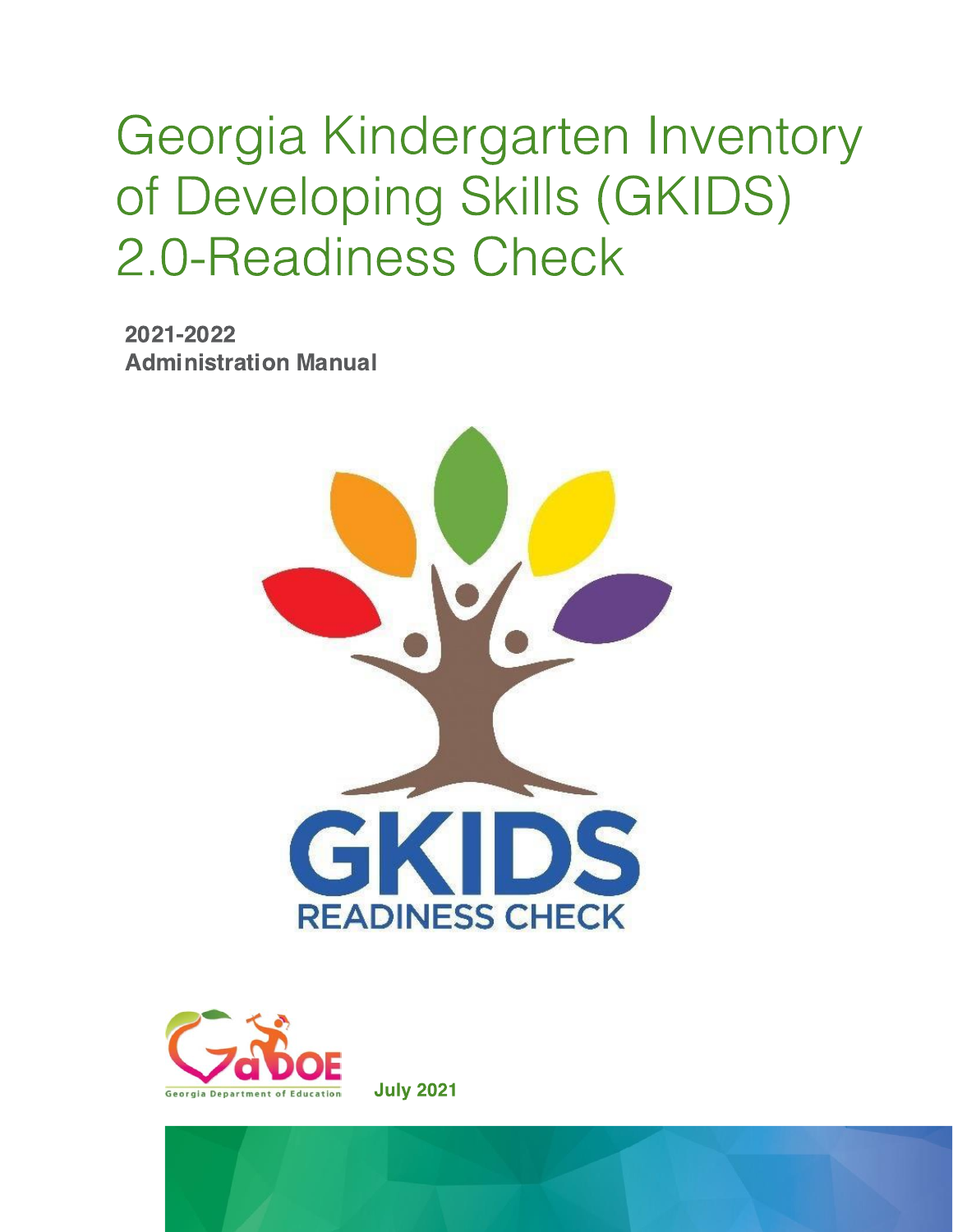#### **Table of Contents**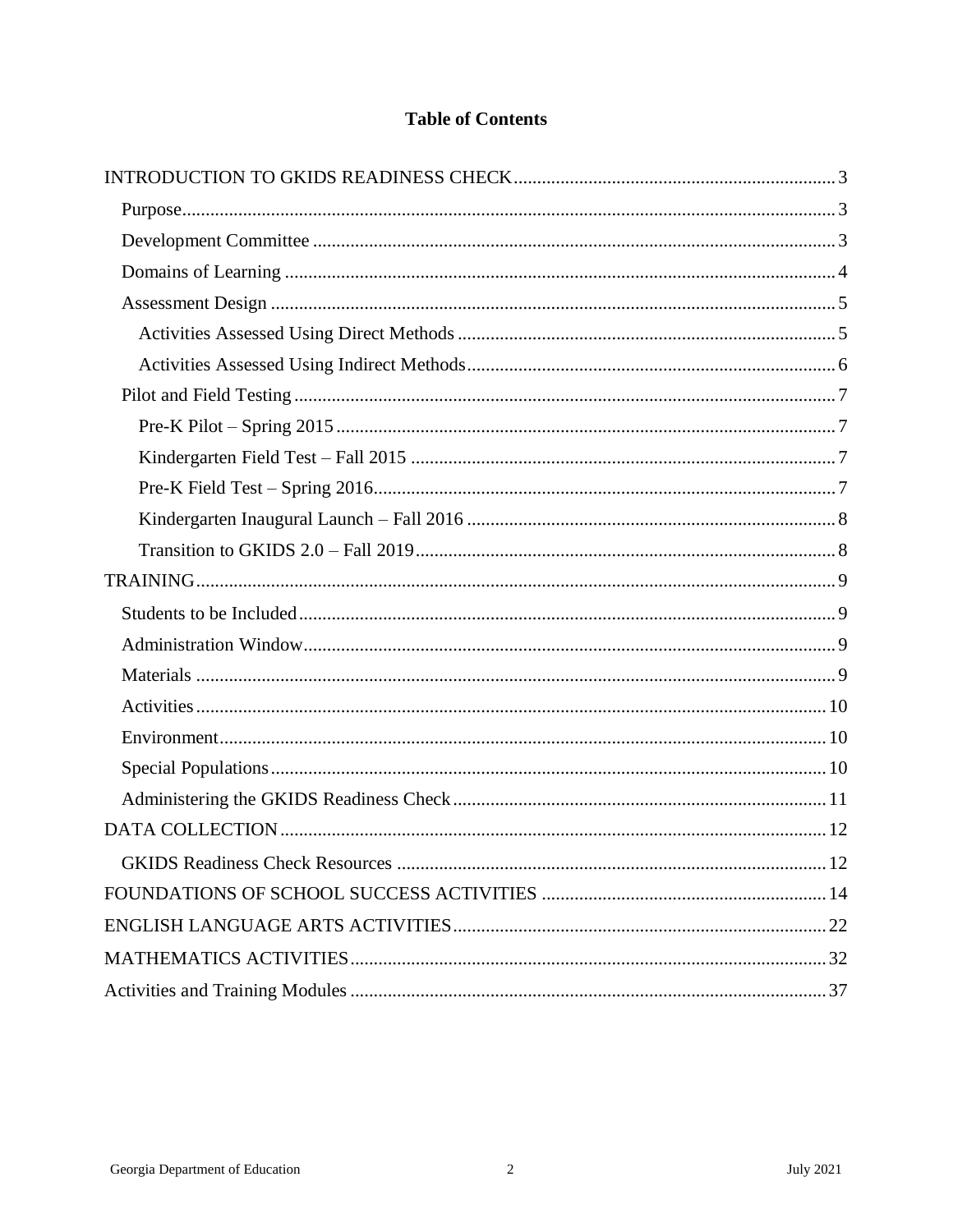#### **INTRODUCTION TO GKIDS READINESS CHECK**

<span id="page-2-0"></span>In collaboration with the Department of Early Care and Learning (DECAL), the Georgia Department of Education (GaDOE) developed a kindergarten readiness check as one component of Georgia's Early Learning Challenge initiative. The GKIDS Readiness Check augments the Georgia Kindergarten Inventory of Developing Skills (GKIDS 2.0) and is administered during the first six weeks of kindergarten. The goal of the GKIDS Readiness Check is to provide teachers with information about the level of instructional support needed by individual students who are entering kindergarten. As part of GKIDS 2.0, the GKIDS Readiness Check offers an early assessment window to support teachers in preparing meaningful individualized instruction. The GKIDS Readiness Check is designed to be developmentally appropriate and will be used primarily for planning and instructional purposes.

#### **Purpose**

<span id="page-2-1"></span>The primary purpose of the GKIDS Readiness Check is to highlight knowledge and skills critical for student success in learning, **solely to guide instruction**.

The GKIDS Readiness Check is designed to be developmentally appropriate, reflecting researchbased best practices for young learners, and provides information to allow kindergarten teachers to individualize instruction. It informs our understanding of the skills of children entering kindergarten and provides the early childhood system with information about the supports and resources needed to ensure that every kindergarten student starts school with the skills needed to be successful – in kindergarten and beyond.

#### **Development Committee**

<span id="page-2-2"></span>The GaDOE has a long-standing history of including educators in the assessment development process and has achieved much support and "buy in" from the education community. Development of the GKIDS Readiness Check included input from two key groups of Georgia educators.

In January 2015, kindergarten teachers and a representative of DECAL convened to identify essential skills and concepts students should demonstrate upon entry to kindergarten. Recommended skills and concepts were presented in a survey to all kindergarten and pre-K teachers across the state of Georgia for agreement and comment. Results from the survey formed the basis of the GKIDS Readiness Check content.

In February and March 2015, development committees consisting of pre-K, kindergarten, and first grade teachers met with representatives from the GaDOE and DECAL to develop an assessment blueprint and review activities and performance level descriptors. Both groups also included teachers with certification and experience with special education students and English learners. The activities and general administration guidelines included in this manual reflect teacher input and recommendations.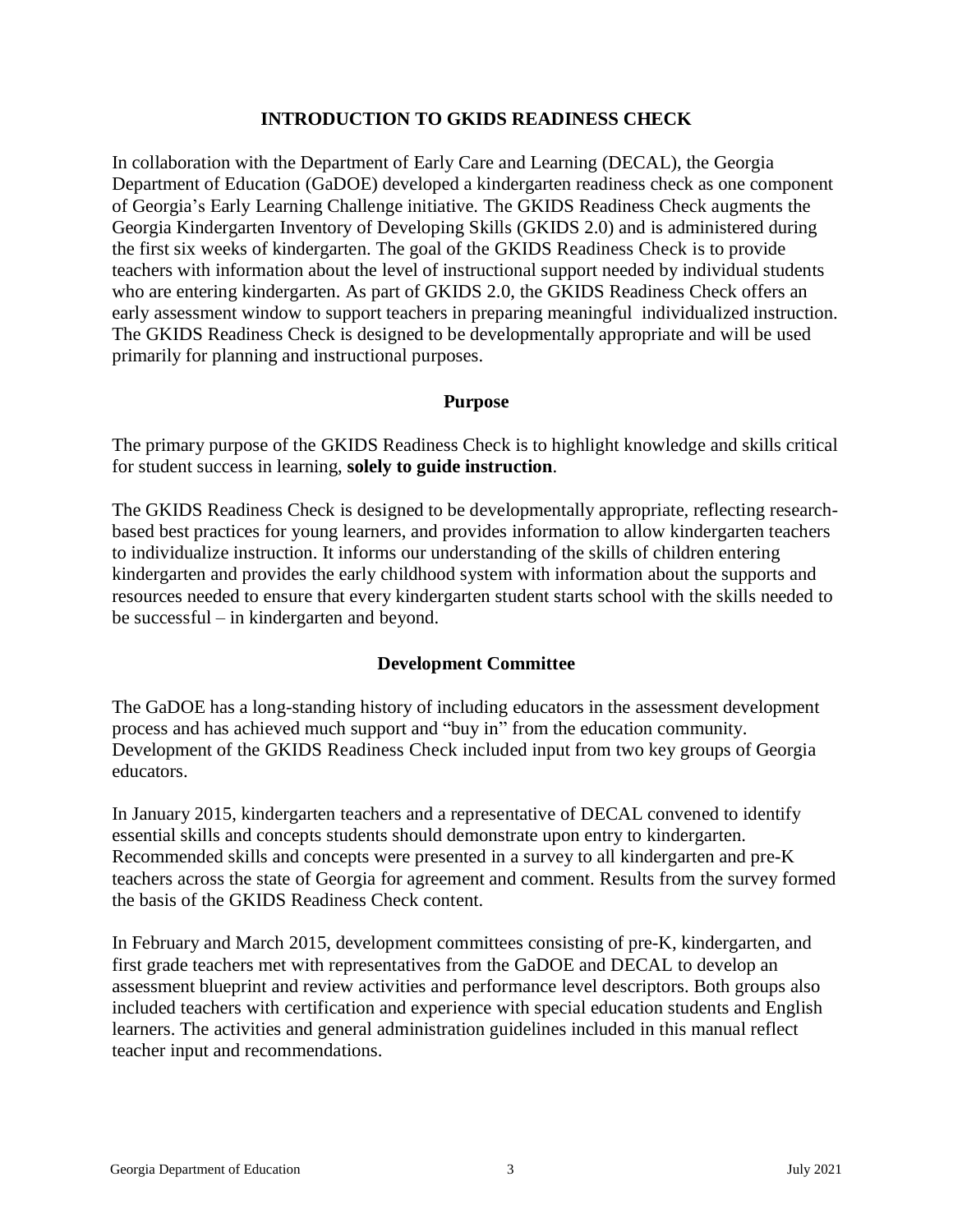#### **Domains of Learning**

<span id="page-3-0"></span>The GKIDS Readiness Check assesses the five Essential Domains of School Readiness identified by the National Education Goals Panel:

- Communication, Language, and Literacy
- Cognitive Development
- Approaches to Learning
- Social and Emotional Development
- Physical Development and Motor Skills

For reporting purposes within the GKIDS Readiness Check, these domains have been combined into Foundations of School Success, English Language Arts, and Mathematics. While all domains are represented, the GKIDS Readiness Check measures only those skills and concepts determined by Georgia educators and informed by research to be essential to students' success upon entry to kindergarten.

The domain of Foundations of School Success (FOSS) incorporates skills and concepts which are critical for students' achievement and mastery of grade level standards. This domain includes students' approaches to learning, related to their initiative, curiosity, persistence and attentiveness. It also includes young children's' ability to interact socially, take turns, cooperate, and express their feelings as part of social and emotional development. Finally, students' general health and growth, which contribute to their physical development of motor skills, are considered within this domain. These attributes and skills, while often viewed as non-academic, are leading indicators of students' progression towards future academic success. Their importance in the development of readiness should not be overlooked.

Children's early language and literacy development is a foundation for fluent and effective communication and literacy skills such as reading and writing. Concepts about print, phonological awareness, early writing and language use are key factors for being ready for kindergarten and contribute to the domain of English Language Arts.

Cognitive development encompasses a wide range of foundational content knowledge. An understanding of shapes and spatial relationships, problem solving, identifying similarities, differences, and associations and basic numeracy concepts are considered in the domain of Mathematics.

Although designed to be administered in kindergarten classrooms, the GKIDS Readiness Check is aligned to the Georgia Early Learning and Development Standards (GELDS), a set of highquality, research-based early learning standards for children, from birth to age five. Assessment of mastery of **essential** GELDS standards provides baseline information about students' readiness for kindergarten and allows for early intervention and differentiation of instruction.

As a reminder, the GKIDS Readiness Check assesses students' knowledge and skills upon entry to kindergarten – not end of year expectations as described in the Georgia Standards of Excellence (GSE) for kindergarten.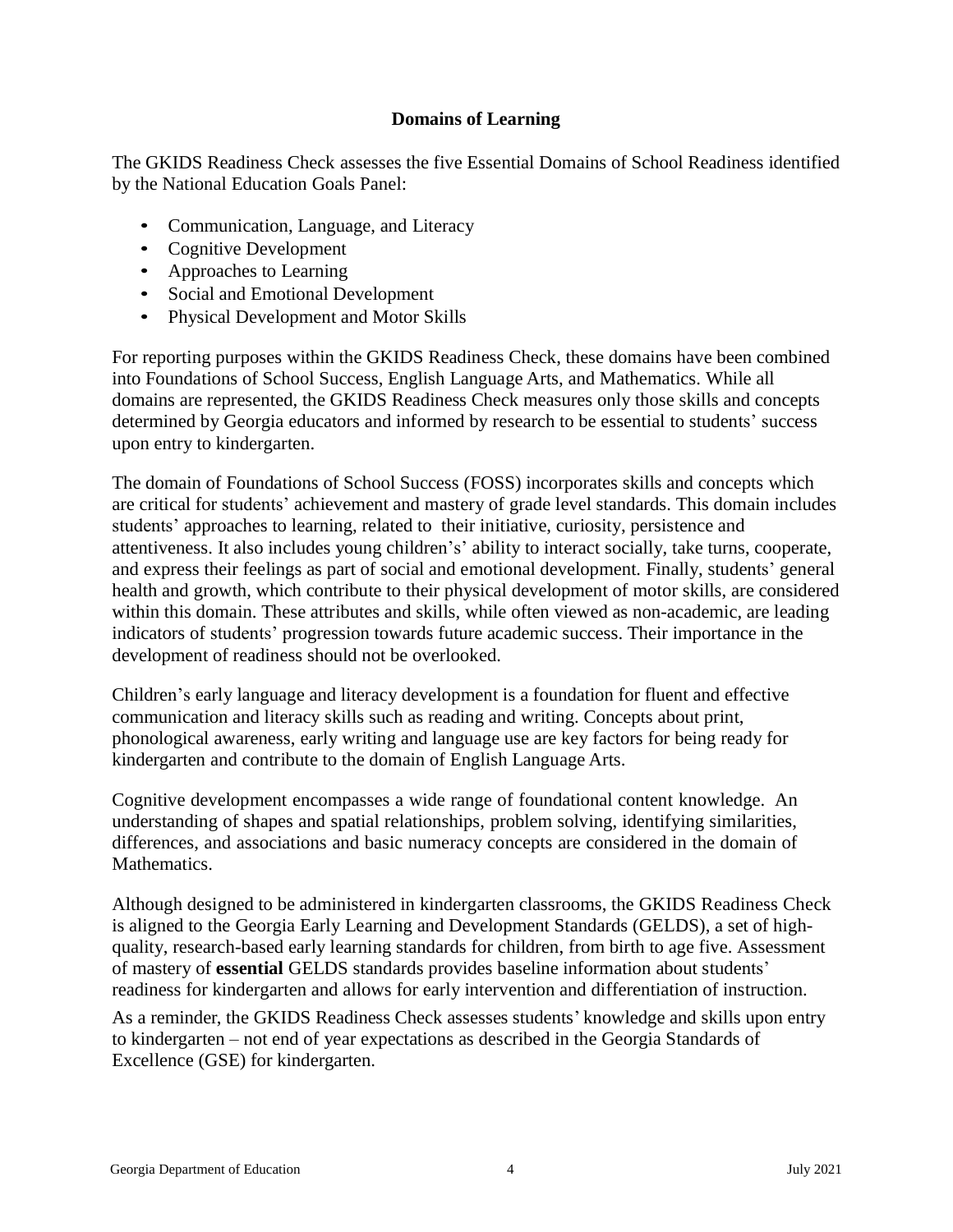#### **Assessment Design**

<span id="page-4-0"></span>The GKIDS Readiness Check consists of activities assessed using both direct (e.g., structured performance tasks) and indirect (e.g., observational) assessment methods. These assessment activities reflect essential skills and concepts deemed necessary to position students for success in future learning. The GKIDS Readiness Check is accessible to all students at kindergarten entry, including students with disabilities and English learners. Administration of the GKIDS Readiness Check is designed to be unobtrusive and naturalistic within the kindergarten setting.

#### **Activities Assessed Using Direct Methods**

<span id="page-4-1"></span>Activities assessed using direct methods include teacher instructions and detailed administration procedures. For activities requiring materials, optional resources are provided. It is important to follow these directions to ensure consistency of administrations across classrooms. These activities are assessed using four to five performance levels for each skill.

- Not Yet Demonstrated
- Emerging
- Developing
- Demonstrating
- Exceeding

The number of performance levels is specific to each skill of the standards and is based on the range of student performance that can be observed for each skill. The descriptions for each performance level were influenced by early childhood literature in a given domain. For example, the number of upper and lowercase letters that a child should know at the end of the prekindergarten year was determined from multiple studies and other widely used assessments quantifying such information. Similarly, on the activity where children must respond to the same or different phonemes, research on the most widely acquired phonemes informed the selection of the phonemes chosen for the GKIDS Readiness Check.

Ten activities assessed using direct methods are included in the GKIDS Readiness Check. These concepts and skills were recommended by educator committees to be best assessed in a direct manner and often involve an adult sitting with a child and asking him or her to respond to a number of requests. These activities may also occur in a small group setting. Scripts and instructions for activities administered using direct methods should be followed closely to ensure consistent administration of these activities across classrooms. However, flexibility is offered in the choice of materials and settings of some of these activities. Please refer to the instructions for individual activities for specific guidance.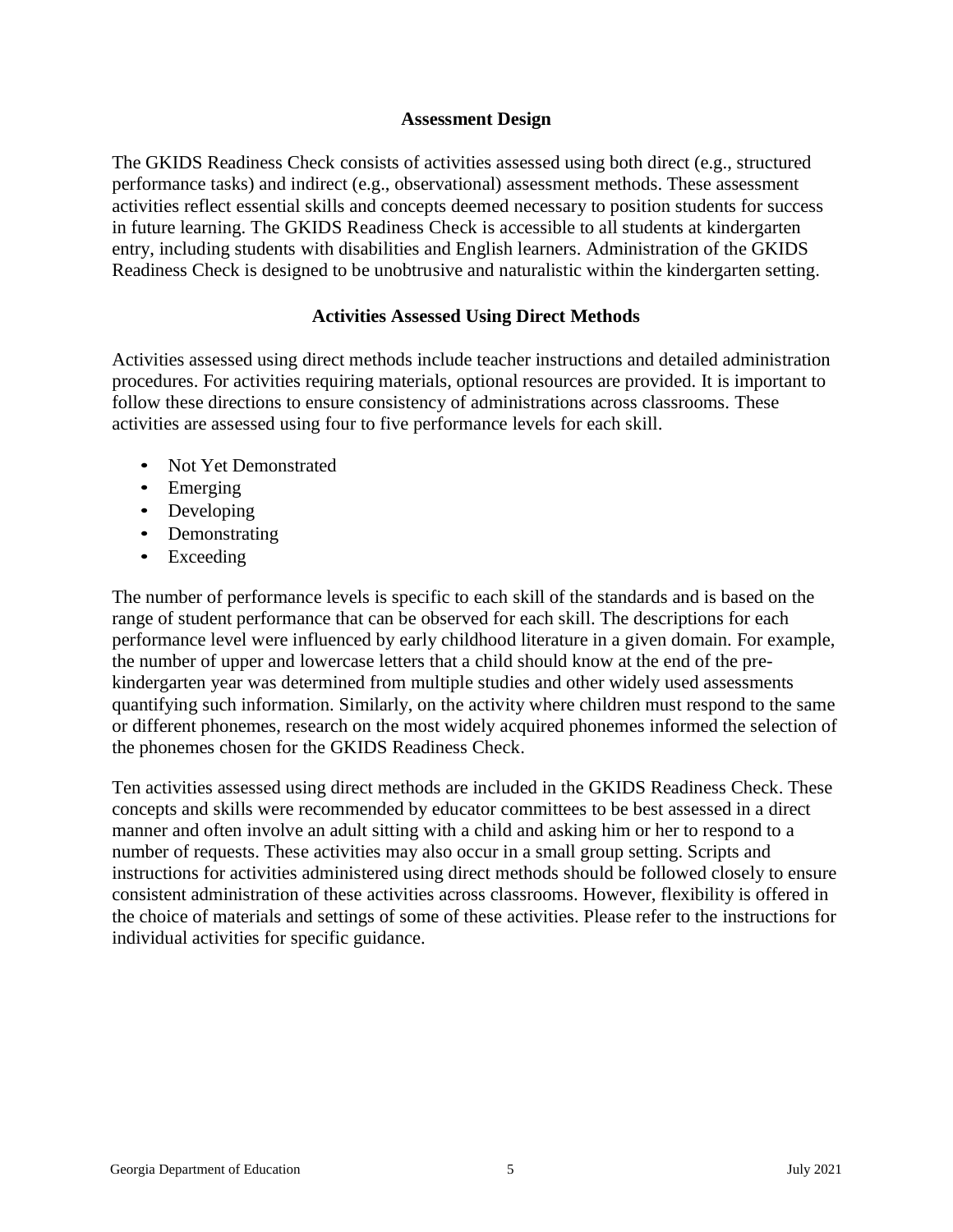#### **Activities Assessed Using Indirect Methods**

<span id="page-5-0"></span>Activities assessed using indirect methods are observational in nature. Teachers may observe students engaged in activities that cover multiple concepts or skills at one time. Teachers may assess by observing student performance during the course of regular classroom instruction or by an assessment activity of the teacher's choice. Some activities assessed using indirect methods may require observation over time in order to determine a student's level of performance as described by the standard. For example, when assessing students' ability to play cooperatively with peers, teachers may need to observe students' behaviors and interactions with others over a variety of settings and multiple days.

For activities requiring materials, teachers have the flexibility to use their own classroom materials. These activities are assessed using three to four performance levels for each skill:

- Not Yet Demonstrated
- Emerging
- Developing
- Demonstrating

The number of performance levels is specific to each skill of the standards. The number of performance levels is based on the range of student performance that can be observed for each skill and include specific markers of behavior that help teachers to rate the child. For example, on the activity that assesses a child's use of spoken language that can be understood with ease, research from speech and language informed the descriptions at each performance level.

There are ten skills and concepts that are assessed using indirect methods (through observation) on the GKIDS Readiness Check. These concepts and skills were recommended by educator committees to be best assessed in this manner and do not require explicit administration to students. Observations of these skills and concepts should be unobtrusive and occur naturally during routine classroom activities. Flexibility is given in the frequency and timing of these observations. Please refer to the detailed performance level descriptions included with each activity as you plan for and conduct observations.

The performance levels for each of these activities describe specific markers of behavior that help teachers to rate the child on all skills. While some activities may appear to assess the same type of skill, each activity is uniquely important in determining a child's readiness.

One example is English Language Arts Activity 8 (uses writing tools) and Foundations of School Success Activity 4 (performs fine-motor tasks that require small-muscle strength and control). English Language Arts Activity 8 assesses the child using writing tools to communicate, whereas Foundations of School Success Activity 4 focuses on the ability to perform tasks using small muscle movements. Therefore, it is possible for teachers to assess multiple skills by observing similar behaviors.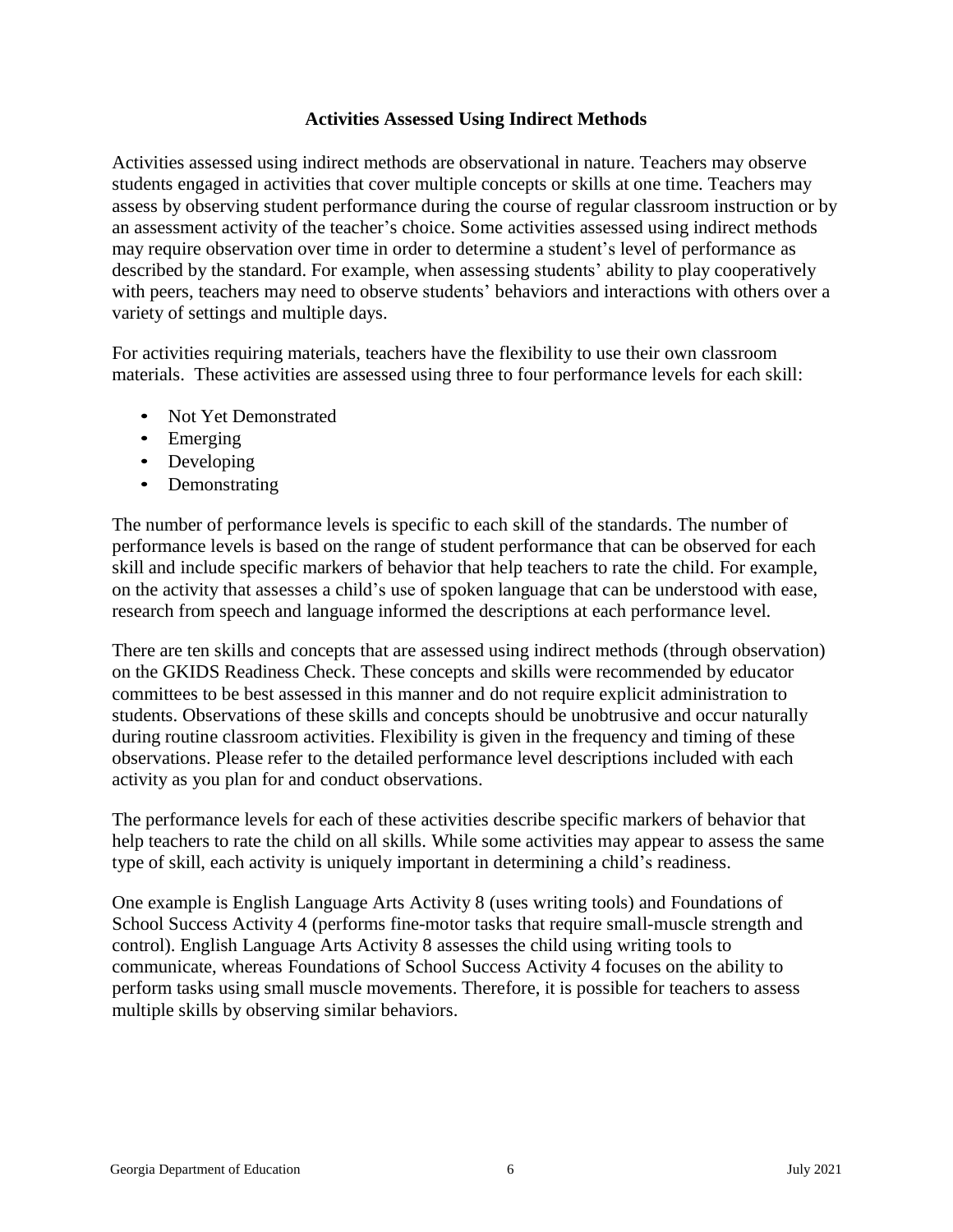#### **Pilot and Field Testing**

#### **Pre-K Pilot – Spring 2015**

<span id="page-6-1"></span><span id="page-6-0"></span>In spring 2015, groups of GKIDS Readiness Check activities were administered in select public and private pre-K classrooms across the state to obtain initial performance data of students who were close in age and school experience to those students who will enter Georgia kindergarten classrooms in the fall. In addition, the pre-K pilot served as an item tryout and provided early information related to the usability and performance levels of activities in a setting that is similar to a kindergarten classroom. The data collected during the pre-K pilot played a critical part in the development process to inform next steps in the creation of the GKIDS Readiness Check. Following the pilot, a committee consisting of pre-K, kindergarten, and first grade teachers met with GaDOE and DECAL to review data collected. The committee reviewed performance data on all activities and made recommendations that informed the kindergarten field test the following fall.

#### **Kindergarten Field Test – Fall 2015**

<span id="page-6-2"></span>In fall 2015, twenty-five Georgia kindergarten classrooms participated in a field test of the complete set of GKIDS Readiness Check activities during the first six weeks of the school year. Following the field test, another committee consisting of pre-K, kindergarten, and first grade teachers met with GaDOE and DECAL to review data collected. Student performance data and teacher feedback collected during the field test continued to inform next steps in the implementation of the GKIDS Readiness Check, including developing training modules and materials to prepare teachers for administration in kindergarten classrooms statewide.

#### **Pre-K Field Test – Spring 2016**

<span id="page-6-3"></span>In spring 2016, a sampling of students in both private and public Georgia pre-K classrooms participated in a pre-K field test of GKIDS Readiness Check activities and training modules. The purposes for the field test were to obtain student performance data on the most current activities and collect teacher feedback on the effectiveness of the training modules in preparation for the inaugural launch in a sample of kindergarten classrooms in fall 2016. While there are differences in approach and instructional strategies used in pre-K and kindergarten settings, the field test helped to inform the next steps for statewide use.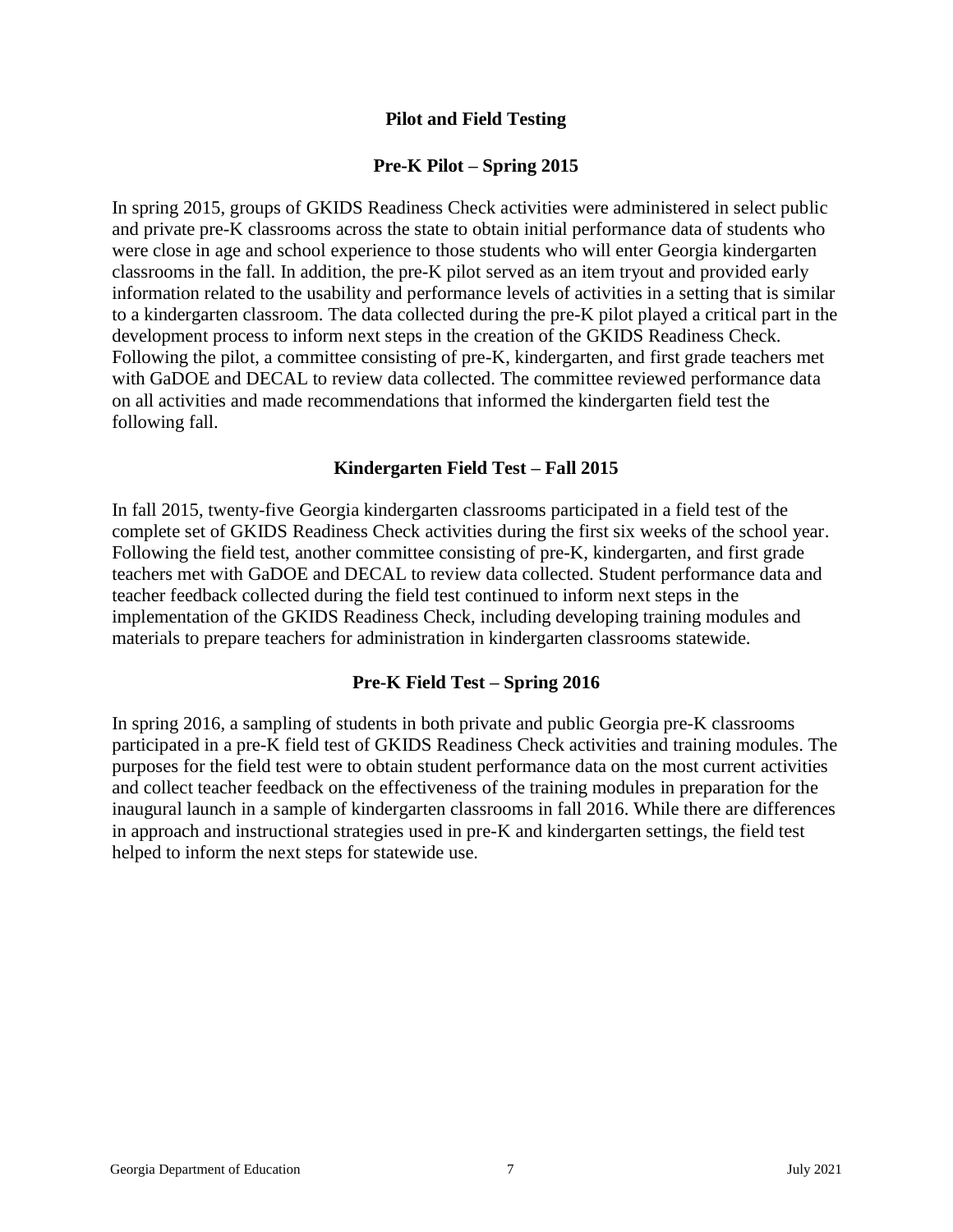#### **Kindergarten Inaugural Launch – Fall 2016**

<span id="page-7-0"></span>In fall 2016, one school from each district in the state participated in the inaugural launch of the GKIDS Readiness Check activities and training modules. There were multiple purposes for the inaugural launch. In addition to obtaining student performance data on the activities, teacher feedback was collected through a survey on the effectiveness of the administration materials, training modules, and utility of the results. The survey results were used to inform the final refinement of all assessment activities, administration procedures, training modules, and reports prior to the statewide operational launch in fall 2017.

#### **Transition to GKIDS 2.0 – Fall 2019**

<span id="page-7-1"></span>Beginning in the winter of 2016, the GaDOE began work on the redevelopment of the GKIDS program resulting in the planned launch of GKIDS 2.0 in the Fall of 2019. Redevelopment was based in part by educator feedback through focus groups and surveys prior to 2016. This feedback provided insights into educator, student, and parent perspectives on the GKIDS assessment, reports, and the data management tool. For more information on the GKIDS 2.0 redevelopment, please see the GKIDS 2.0 2018-2019 Technical Report.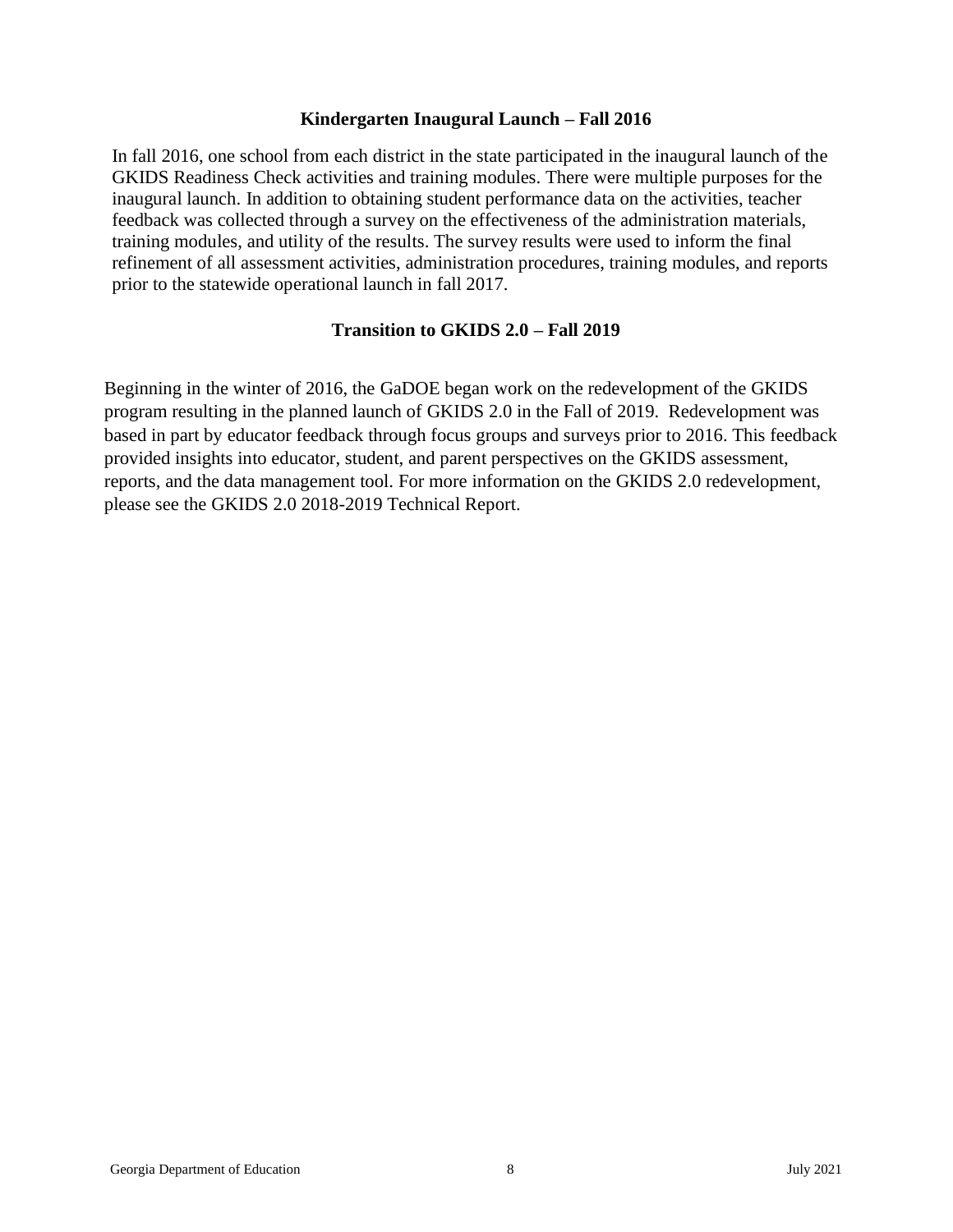#### **TRAINING**

<span id="page-8-0"></span>Educators administering the GKIDS Readiness Check must complete training, which includes viewing the GKIDS Readiness Check training modules prior to the administration window. The training modules are available through the Georgia State Longitudinal Data System (SLDS). Teachers who completed the training modules for a previous administration of the GKIDS Readiness Check are not required to view the modules again. However, the modules are available for reference at any point. If you have any questions about training, please contact your school or system test coordinator.

#### **Students to be Included**

<span id="page-8-1"></span>All kindergarten students enrolled in Georgia kindergarten classrooms should have the opportunity to participate in the GKIDS Readiness Check activities.

#### **Administration Window**

<span id="page-8-2"></span>Each teacher will have the first six weeks of the school year to administer the activities and enter student performance data. Six weeks after the district's first day of school, teachers will no longer be able to update student performance data in the GKIDS 2.0 platform. This is to allow all teachers the same amount of time to administer the GKIDS Readiness Check regardless of their district's start date. Assessment of students may occur at any time during the six-week window. There is no prescribed order of activities.

#### **Materials**

<span id="page-8-3"></span>This manual includes general directions for administration as well as for each activity included in the GKIDS Readiness Check. Each activity assessed contains a description of the skill, the activity, including a script as appropriate, and performance levels for assessing the skill or concept. Activity pages are arranged by domain: Foundations of School Success, English Language Arts, and Mathematics.

To aid planning and preparation for the administration of the GKIDS Readiness Check, a list of suggested materials by activity is included in the Optional Resources Guide. **Teachers may use common classroom materials for assessment activities as described in the script.**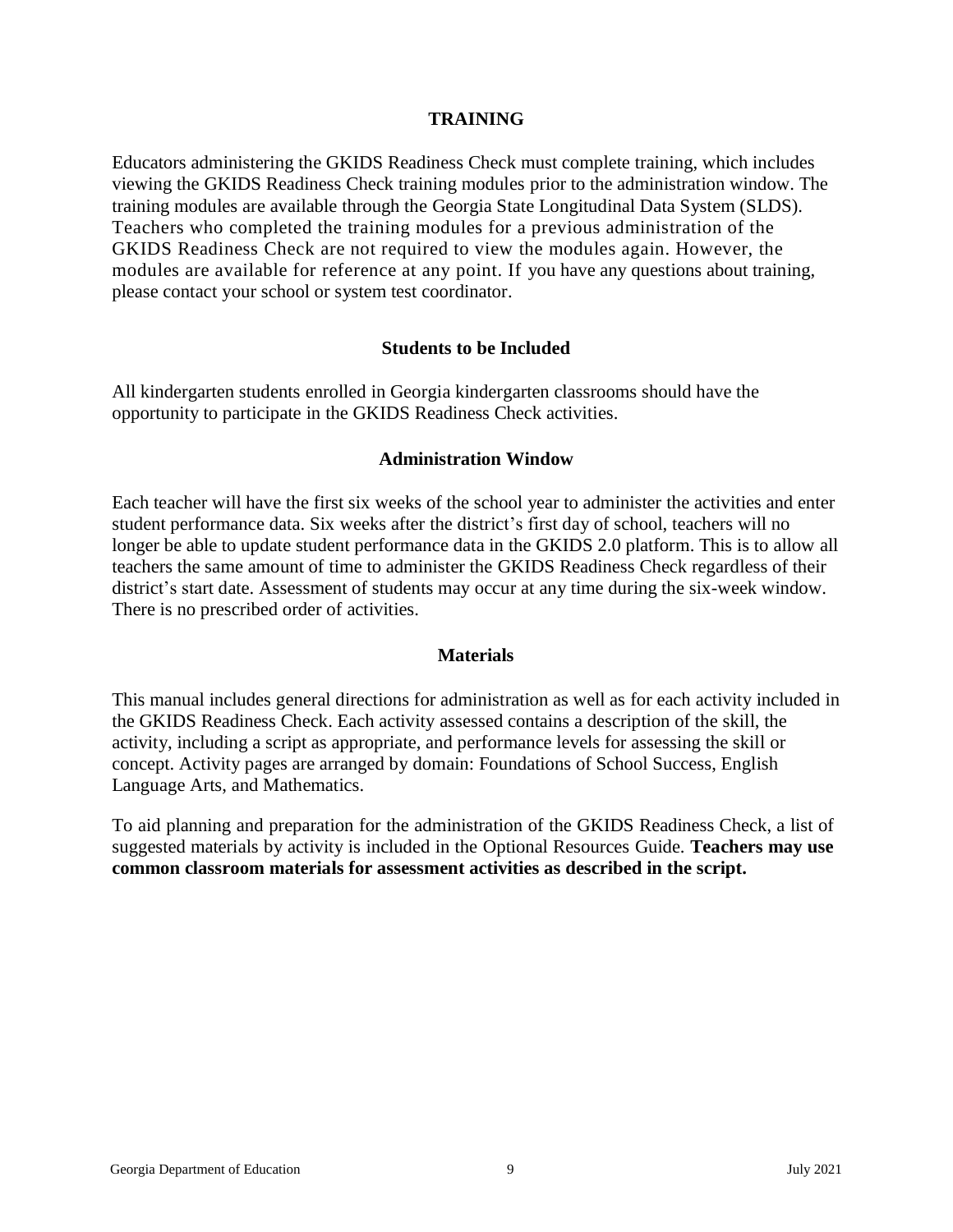#### **Activities**

<span id="page-9-0"></span>Each teacher will administer all activities to his or her students during their system's window. The activities, including the performance level descriptors and all associated resources, are included in this manual. In addition, **optional** data recording sheets are provided in the Optional Resources Guide.

#### **Environment**

<span id="page-9-1"></span>The GKIDS Readiness Check allows for naturalistic assessment of students within normal classroom activities, particularly when assessing identified skills and concepts through indirect assessment methods such as observation. Whenever possible, teachers are encouraged to assess students in naturally occurring classroom contexts. Examples are:

- Center Time and Work Stations
- Outdoor Activities
- Classroom Routines
- Teacher-Directed Instruction

#### **Special Populations**

<span id="page-9-2"></span>The GKIDS Readiness Check is designed to provide baseline information for *all* students as they enter kindergarten. This requires accessibility that allows for students with varying levels of ability, including students with disabilities and students who are English learners (ELs), to participate in the activities. At the same time, the assessment is designed to identify a student's current knowledge and skills in an accurate way. Teachers have the freedom to assess according to the individual needs of each student.

The use of a universally designed approach to assessment development and implementation is critical to promote accessibility for all students. Because of the range of students' development and learning as they enter kindergarten, some features that often are perceived as accommodations for specialized populations are more appropriately considered as universally designed allowances. Universal design allows for a range of actions, material presentations, procedures, and settings that are acceptable for use with *all* students when administering the GKIDS Readiness Check.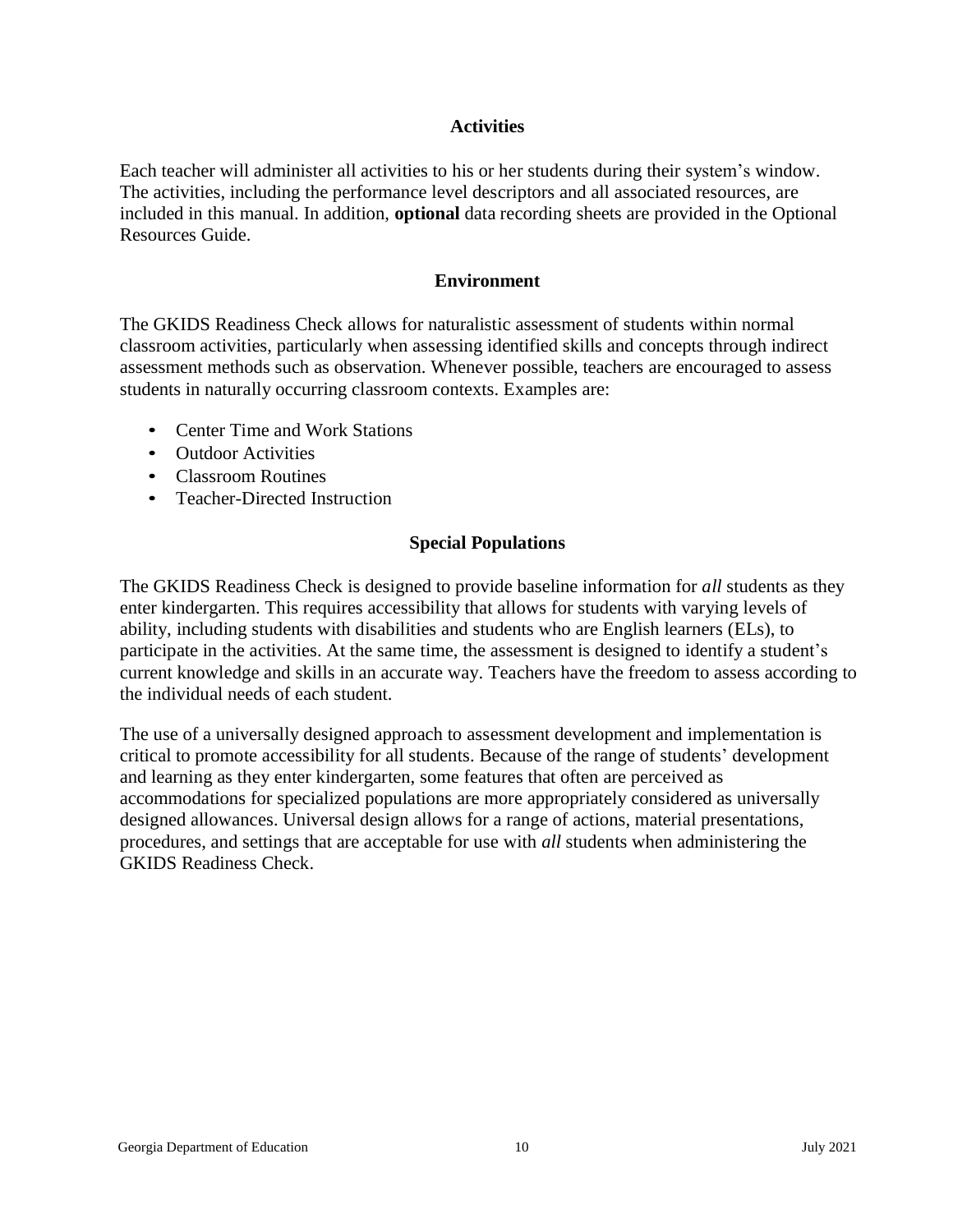#### **Administering the GKIDS Readiness Check**

<span id="page-10-0"></span>Certified teachers and paraprofessionals who hold licensure in the state of Georgia (State Board Rule 160-3-1-.07) may administer the GKIDS Readiness Check. Educators administering the GKIDS Readiness Check must complete all training modules.

Teachers should review this manual and all activities prior to administering activities with students. The activities and instructions that follow should guide administration procedures. Any directions in **bold type** should be read aloud to students. Process clarifications are provided for many activities. These notes provide additional information about administration procedures, use of materials and potential student responses.

Collection and organization of any required materials is also recommended. Consideration of opportunities for collection of student responses and observation during routine classroom experiences is important. As mentioned, a list of suggested materials by activity is included in the Optional Resources Guide to aid planning and preparation for the administration of the GKIDS Readiness Check.

Remember, the purpose of the GKIDS Readiness Check is to provide formative feedback as students enter kindergarten, in order to guide instruction. By identifying gaps in student learning, teachers are better equipped to provide feedback and differentiated instruction earlier in the school year. The baseline data collected in the first six weeks of school through the GKIDS Readiness Check should be analyzed to inform differentiated instruction. The GKIDS Readiness Check data will guide decisions related to grouping, remediation, enrichment, and planning. As a reminder, the GKIDS Readiness Check is a tool *FOR* learning, both for students, and for teachers.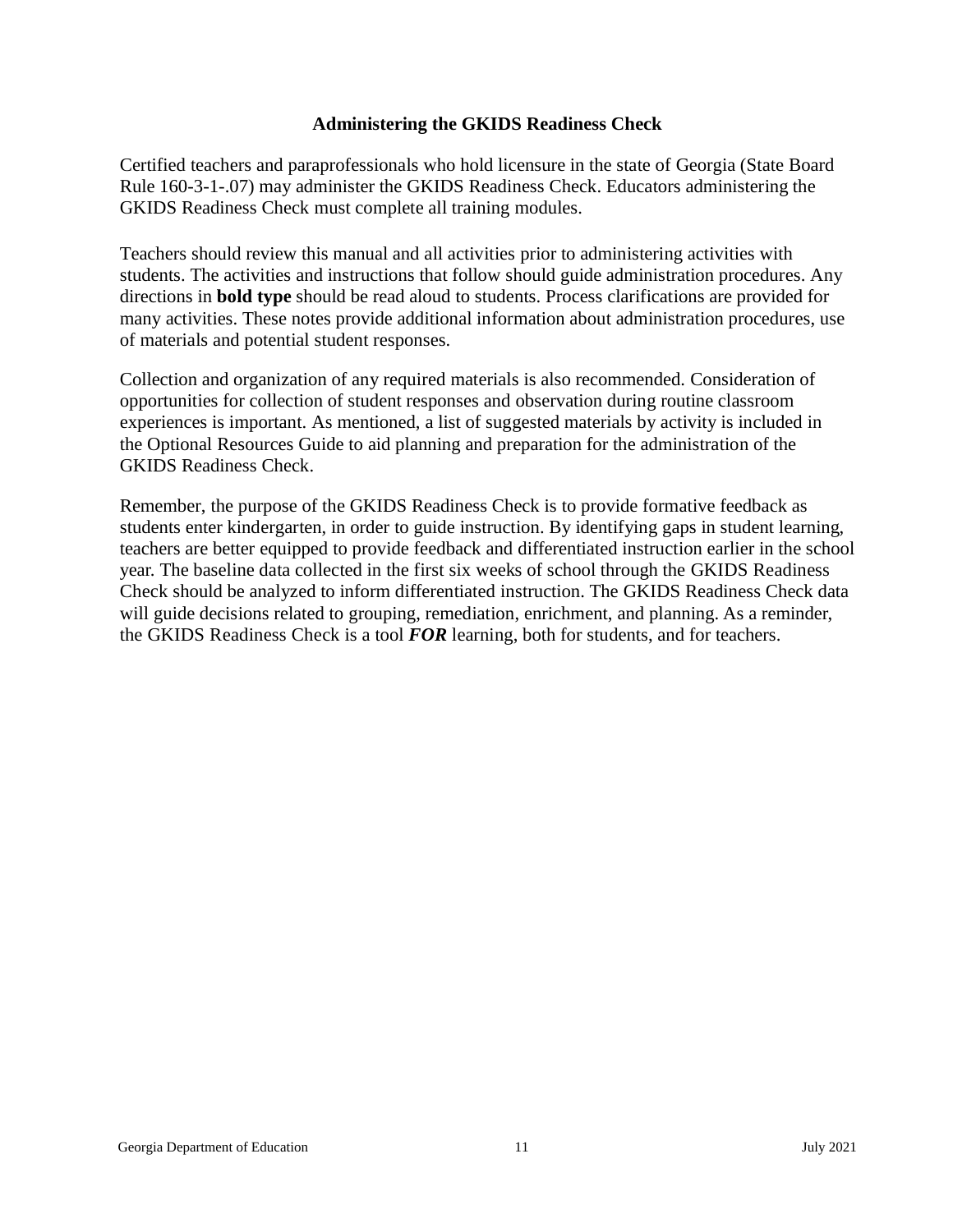#### **DATA COLLECTION**

<span id="page-11-0"></span>The GKIDS Readiness Check is incorporated into the same online data collection system as GKIDS 2.0. Additionally, **optional** data recording sheets for activities are included in the Optional Resources Guide and may be helpful in recording data for each activity.

Teachers will capture student data using the GKIDS 2.0 online platform. The GKIDS 2.0 platform is web-based and is available 24 hours a day, 7 days a week, and requires the use of an Internet browser, such as Chrome, Firefox or Internet Explorer.

The GKIDS 2.0 platform is located at the following site: [gkids.gadoe.org.](https://gkids.gadoe.org/)

#### **GKIDS Readiness Check Resources**

<span id="page-11-1"></span>The GKIDS Readiness Check resources can be accessed through the GaDOE website GKIDS Readiness Check landing page and the GKIDS 2.0 platform beginning July 6. Resources include documents such as the GKIDS Readiness Check Administration Manual, Optional Resources (e.g., checklists which may be used to collect data, a materials list for planning, etc.), Reminders and Considerations, and Next Steps Guide for instructional planning.

<http://www.gadoe.org/Curriculum-Instruction-and-Assessment/Assessment/Pages/Readiness.aspx>

The GKIDS Readiness Check resources include the administration manual and optional resources, reminders and considerations, FAQs, and a Next Steps Guide to guide instructional actions following a review of your GKIDS Readiness Check data.

Additionally, a parent website and flyer are available to help parents understand the skills assessed on the GKIDS Readiness Check, as well as activities that may be completed at home to support student learning and development. The website may be utilized during parent conferences and serves to enhance school to home communication.

Please visit the parent website at [http://gkidsreadinesscheck.gadoe.org/.](http://gkidsreadinesscheck.gadoe.org/)

The parent flyer can be accessed through the GaDOE website GKIDS Readiness Check landing page [https://www.gadoe.org/Curriculum-Instruction-and-Assessment/Assessment/Pages/GKIDS-](https://www.gadoe.org/Curriculum-Instruction-and-Assessment/Assessment/Pages/GKIDS-Readiness-Resources.aspx)[Readiness-Resources.aspx](https://www.gadoe.org/Curriculum-Instruction-and-Assessment/Assessment/Pages/GKIDS-Readiness-Resources.aspx).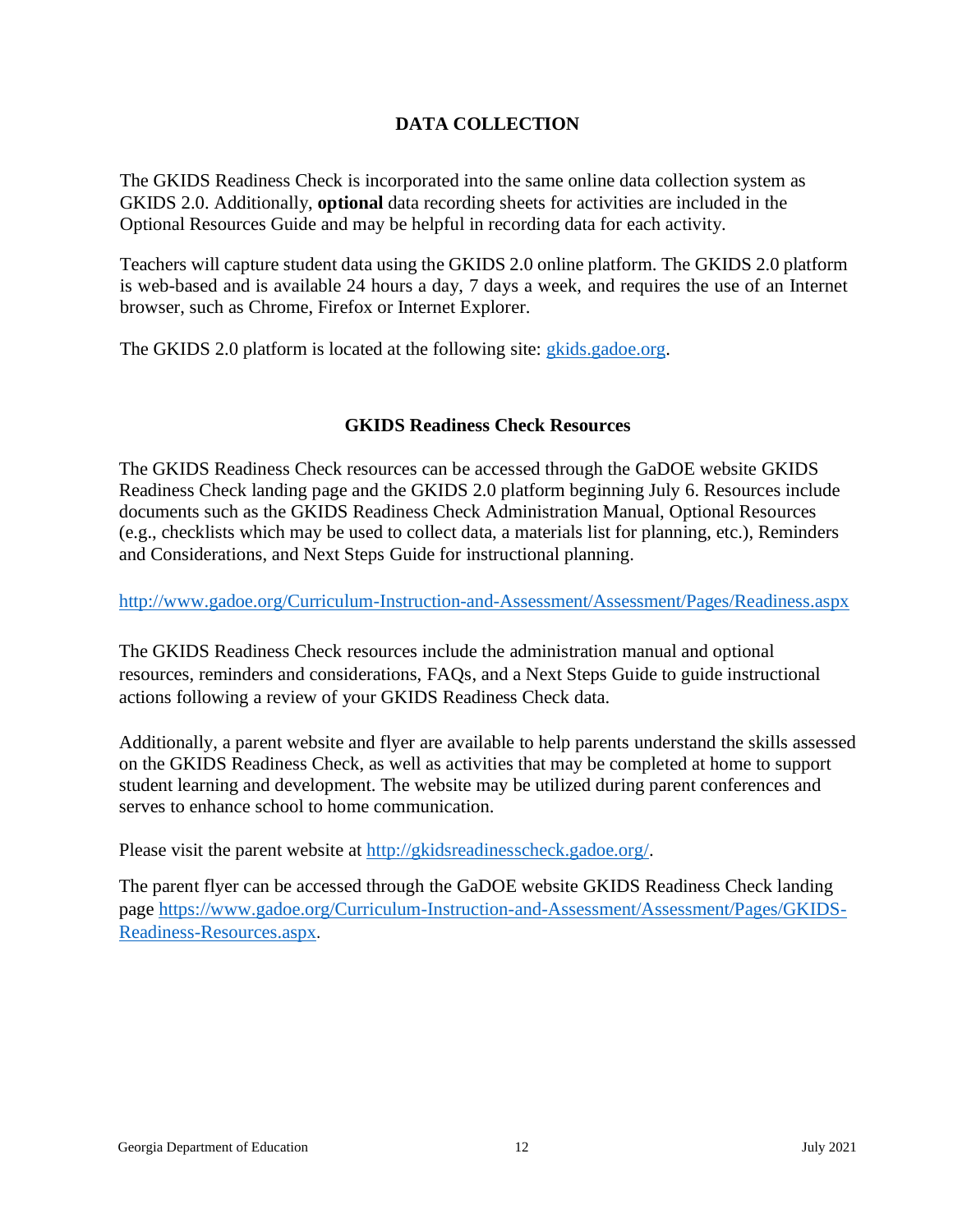# **Foundations of School Success Activities**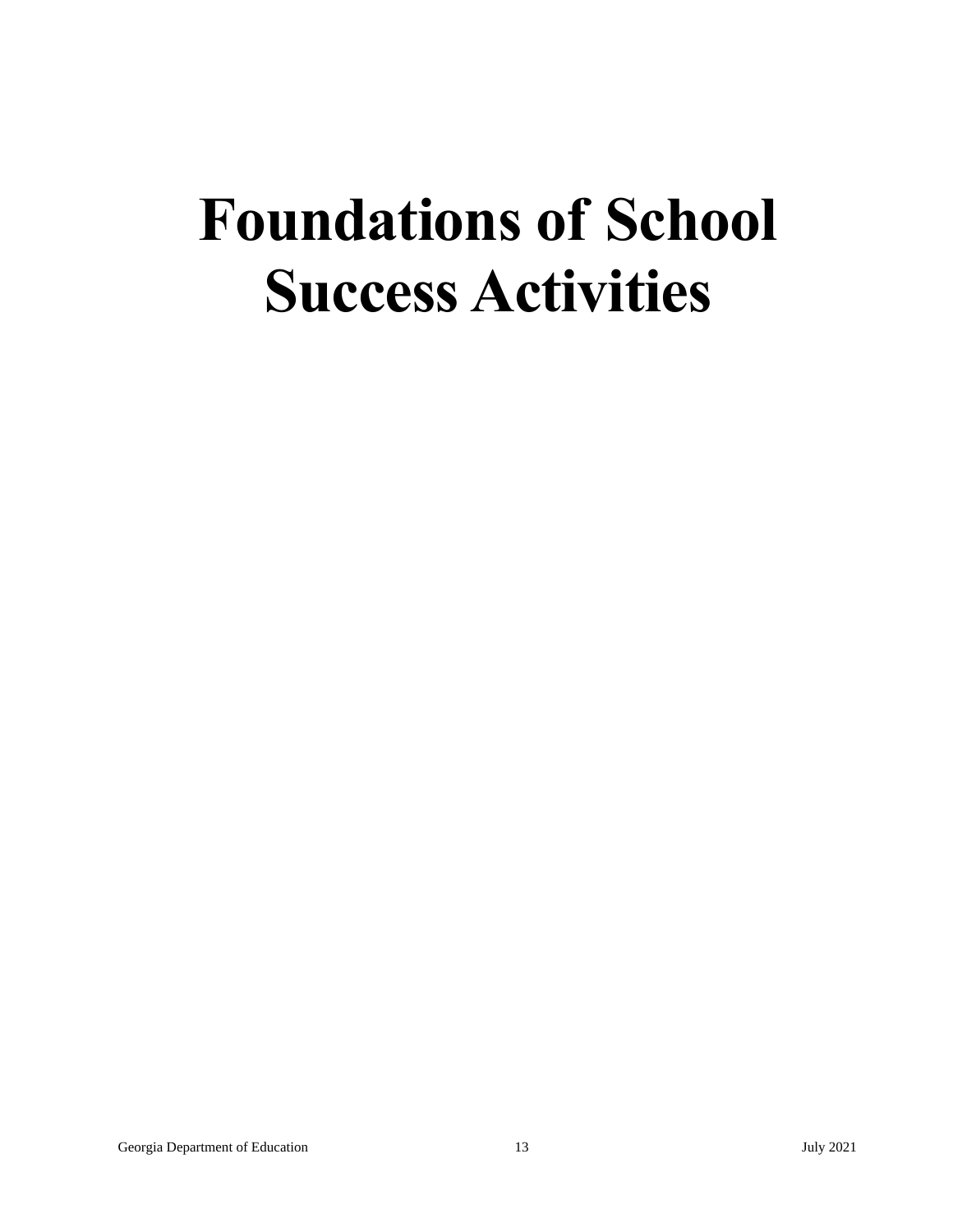## **FOUNDATIONS OF SCHOOL SUCCESS ACTIVITIES**

<span id="page-13-0"></span>

| <b>Foundations of School Success Activity 1</b>                                                                                                                                                                                                                                                                                                                                                                                                                                                                          |                           |                                                                                                                   |  |
|--------------------------------------------------------------------------------------------------------------------------------------------------------------------------------------------------------------------------------------------------------------------------------------------------------------------------------------------------------------------------------------------------------------------------------------------------------------------------------------------------------------------------|---------------------------|-------------------------------------------------------------------------------------------------------------------|--|
| Makes statements and appropriately answers questions about how objects/materials can be used<br>to solve problems.                                                                                                                                                                                                                                                                                                                                                                                                       |                           |                                                                                                                   |  |
| <b>Activity</b>                                                                                                                                                                                                                                                                                                                                                                                                                                                                                                          | <b>Performance Levels</b> |                                                                                                                   |  |
| The teacher will ask the student to respond to questions by<br>explaining how objects or materials might be used to solve<br>problems.<br>Ask the student how to solve the following problems: (1) Say,<br>"You and I are going to talk about different<br>ways to solve problems. One of your friends asks you                                                                                                                                                                                                          | Not Yet<br>Demonstrated   | The student<br>does not<br>respond or uses<br>non-verbal<br>responses to the<br>problem-solving<br>scenarios.     |  |
| to draw a picture." Show the student a new,<br>unsharpened pencil. Say, "This pencil is new, and it has<br>no point. What will you do so you can use your new<br>pencil to draw a picture?"<br>Appropriate responses include, but are not limited to:<br>sharpen the pencil, ask an adult to sharpen pencil<br>(2) Show the student a piece of paper. Say, "We need some                                                                                                                                                 | Emerging                  | The student<br>makes an<br>appropriate<br>statement to<br>solve one of<br>the three posed<br>scenarios.           |  |
| smaller pieces of paper to use in our art activity. How could I<br>make this piece of paper into smaller pieces?"<br>Appropriate responses include, but are not limited to: cut it with<br>scissors, tear it into pieces<br>(3) Show the student a piece of paper with some randomly<br>drawn lines made in pencil so that it is clear the markings could<br>be erased. Say, "I want to use this<br>paper to draw a picture but there are lines on it. How could I                                                       | Developing                | The student<br>makes an<br>appropriate<br>statement to<br>solve two of<br>the three posed<br>scenarios.           |  |
| solve this problem?"<br>Appropriate responses include, but are not limited to:<br>erase the lines, turn the paper over.<br>Materials: A new, unsharpened pencil, a clean piece of paper, and a<br>piece of paper with random lines drawn on it in pencil.<br>Process Clarification: Students must verbally respond to show<br>proficiency of this skill. Students must make statements to answer<br>the questions to demonstrate how to solve the problems. Gestures<br>and physical motions are unacceptable responses. | Demonstrating             | The student<br>makes an<br>appropriate<br>verbal<br>statement to<br>solve all three of<br>the posed<br>scenarios. |  |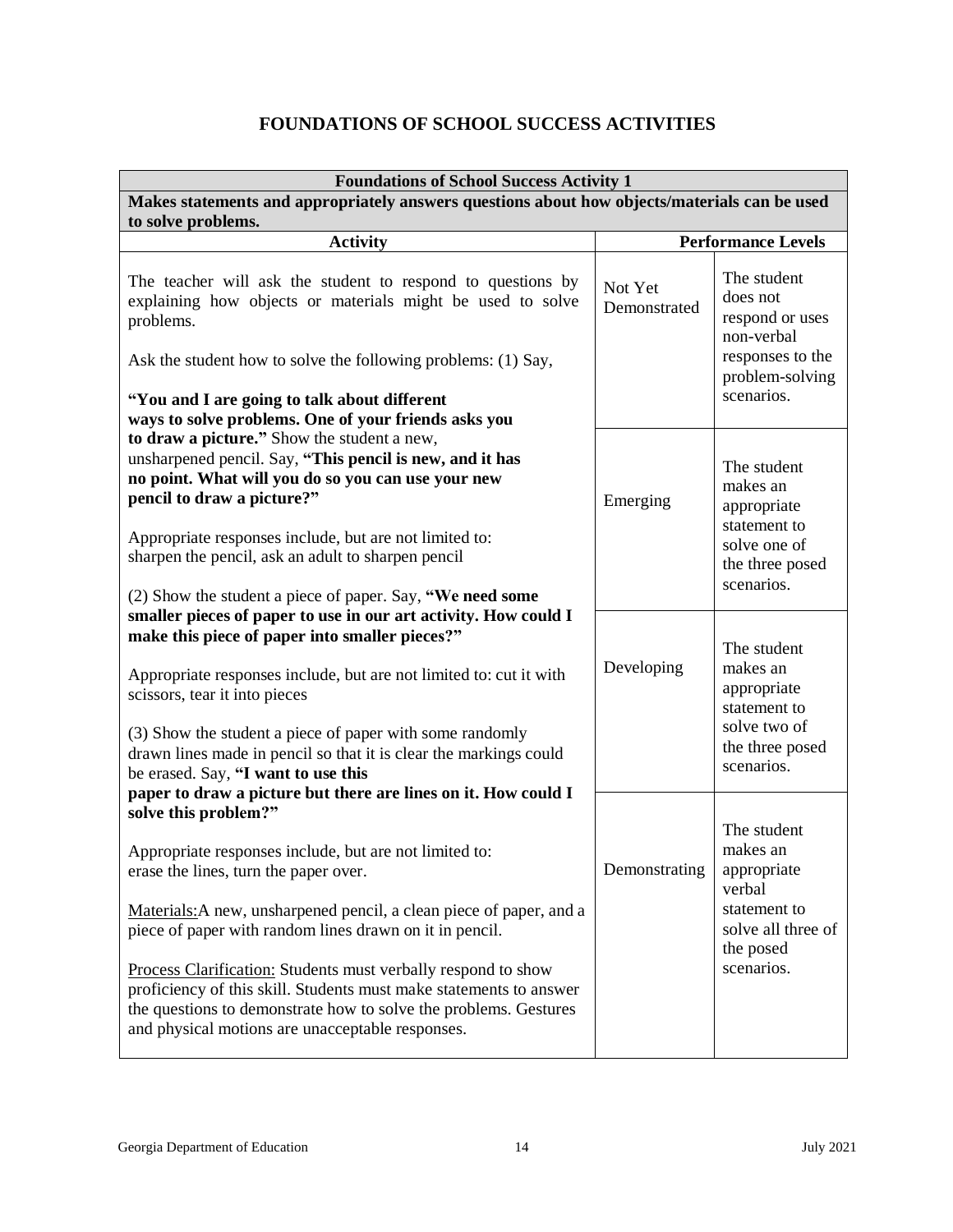| <b>Foundations of School Success Activity 2</b>                              |                           |                                                                                                                                                                                                                                                                                                                                                                                              |  |
|------------------------------------------------------------------------------|---------------------------|----------------------------------------------------------------------------------------------------------------------------------------------------------------------------------------------------------------------------------------------------------------------------------------------------------------------------------------------------------------------------------------------|--|
| Engages in independent activities and continues tasks over a period of time. |                           |                                                                                                                                                                                                                                                                                                                                                                                              |  |
|                                                                              | <b>Performance Levels</b> |                                                                                                                                                                                                                                                                                                                                                                                              |  |
|                                                                              | Not Yet<br>Demonstrated   | Not Yet Demonstrated would be noted if a child<br>does not engage in an activity.                                                                                                                                                                                                                                                                                                            |  |
|                                                                              | Emerging                  | Emerging would be noted if a child does not engage in<br>an activity without being redirected continuously, if a<br>child cannot work somewhat by himself or herself or is<br>off task.                                                                                                                                                                                                      |  |
|                                                                              | Developing                | A child would be rated as Developing if he or she can<br>usually work well independently but needs redirecting<br>from others occasionally. A child would be rated as<br>Developing if the child works somewhat independently<br>and begins a task but gets distracted and does not<br>complete the task.                                                                                    |  |
|                                                                              | Demonstrating             | A child would be rated as Demonstrating if he or she<br>engages in activities independently (e.g., five minutes,<br>or one minute for each year of age) and self-monitors<br>to stay on task almost all of the time when<br>opportunities are provided. A child who works<br>independently, stays on task, and completes an activity<br>in the time allowed would be rated as Demonstrating. |  |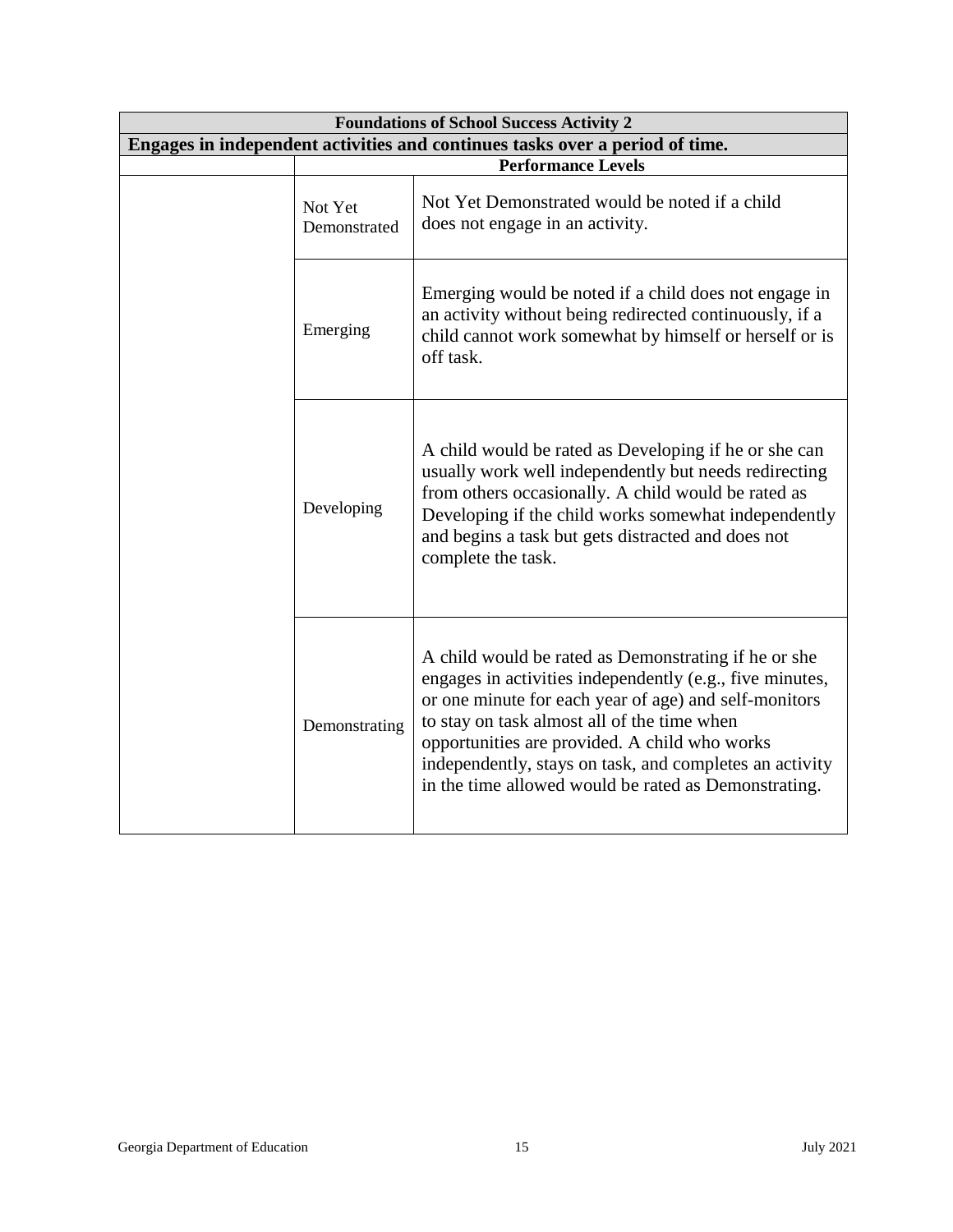| <b>Foundations of School Success Activity 3</b>                                                                                                                                                                                                                                                                                                                                                                                                                                                                                                                                                                                                                                                                                                                                                                                                                                  |                         |                                                                                                                                                                                                                                                                                                                                                                                                                                                                                                                                                                                                                             |  |
|----------------------------------------------------------------------------------------------------------------------------------------------------------------------------------------------------------------------------------------------------------------------------------------------------------------------------------------------------------------------------------------------------------------------------------------------------------------------------------------------------------------------------------------------------------------------------------------------------------------------------------------------------------------------------------------------------------------------------------------------------------------------------------------------------------------------------------------------------------------------------------|-------------------------|-----------------------------------------------------------------------------------------------------------------------------------------------------------------------------------------------------------------------------------------------------------------------------------------------------------------------------------------------------------------------------------------------------------------------------------------------------------------------------------------------------------------------------------------------------------------------------------------------------------------------------|--|
| Uses senses to observe, classify, and learn about objects and environment.                                                                                                                                                                                                                                                                                                                                                                                                                                                                                                                                                                                                                                                                                                                                                                                                       |                         |                                                                                                                                                                                                                                                                                                                                                                                                                                                                                                                                                                                                                             |  |
|                                                                                                                                                                                                                                                                                                                                                                                                                                                                                                                                                                                                                                                                                                                                                                                                                                                                                  |                         | <b>Performance Levels</b>                                                                                                                                                                                                                                                                                                                                                                                                                                                                                                                                                                                                   |  |
| NOTE: Multiple<br>opportunities to<br>observe students<br>learning about their<br>environment through<br>the use of their senses<br>occur in routine<br>classroom activities.<br>Students may describe<br>and compare while<br>participating in sorting<br>or graphing activities, a<br>unit of study about<br>"Me", etc.<br>Observations may be of<br>oral, written, visual, or<br>even physical ways that<br>students interact with<br>their environment.<br>Students who are able<br>to classify, observe and<br>learn about their<br>environment begin to<br>develop skills of<br>classification, problem<br>solving, and the ability<br>to make predictions.<br>Students may also use<br>their senses to describe<br>and observe their<br>environments and<br>objects they encounter.<br>Students are not limited<br>to demonstrating this<br>skill through<br>comparisons. | Not Yet<br>Demonstrated | A child would be rated as Not Yet Demonstrated if<br>he or she does not or is minimally able to classify,<br>observe, and learn about his or her environment.<br>Throughout daily activities and routines, a child who<br>does not use senses to make either verbal or physical<br>comparisons such as describing similarities and<br>differences about objects or physically making<br>comparisons (e.g., comparing height with another<br>child, smooth versus rough items to touch, sweet<br>versus bitter foods, loud versus soft noises, etc.)<br>would be rated as Not Yet Demonstrated.                              |  |
|                                                                                                                                                                                                                                                                                                                                                                                                                                                                                                                                                                                                                                                                                                                                                                                                                                                                                  | Developing              | A child would be rated as Developing if he or she is<br>generally able to classify, observe, and learn about his<br>or her environment. Throughout daily activities and<br>routines, a child who sometimes uses senses to make<br>verbal or physical comparisons would be rated as<br>Developing. For example, a child who is developing<br>may not consistently describe similarities and<br>differences about objects or consistently make<br>physical comparisons (e.g., comparing height with<br>another child, smooth versus rough items to touch,<br>sweet versus bitter foods, loud versus soft noises,<br>$etc.$ ). |  |
|                                                                                                                                                                                                                                                                                                                                                                                                                                                                                                                                                                                                                                                                                                                                                                                                                                                                                  | Demonstrating           | A child would be rated as Demonstrating if he or she is<br>able to classify, observe, and learn about his or her<br>environment. Throughout daily activities and routines,<br>a child who uses senses to make verbal or physical<br>comparisons such as describing similarities and<br>differences about objects or physically making<br>comparisons (e.g., comparing height with another<br>child, smooth versus rough items to touch, sweet<br>versus bitter foods, loud versus soft noises, etc.)<br>would be rated as Demonstrating.                                                                                    |  |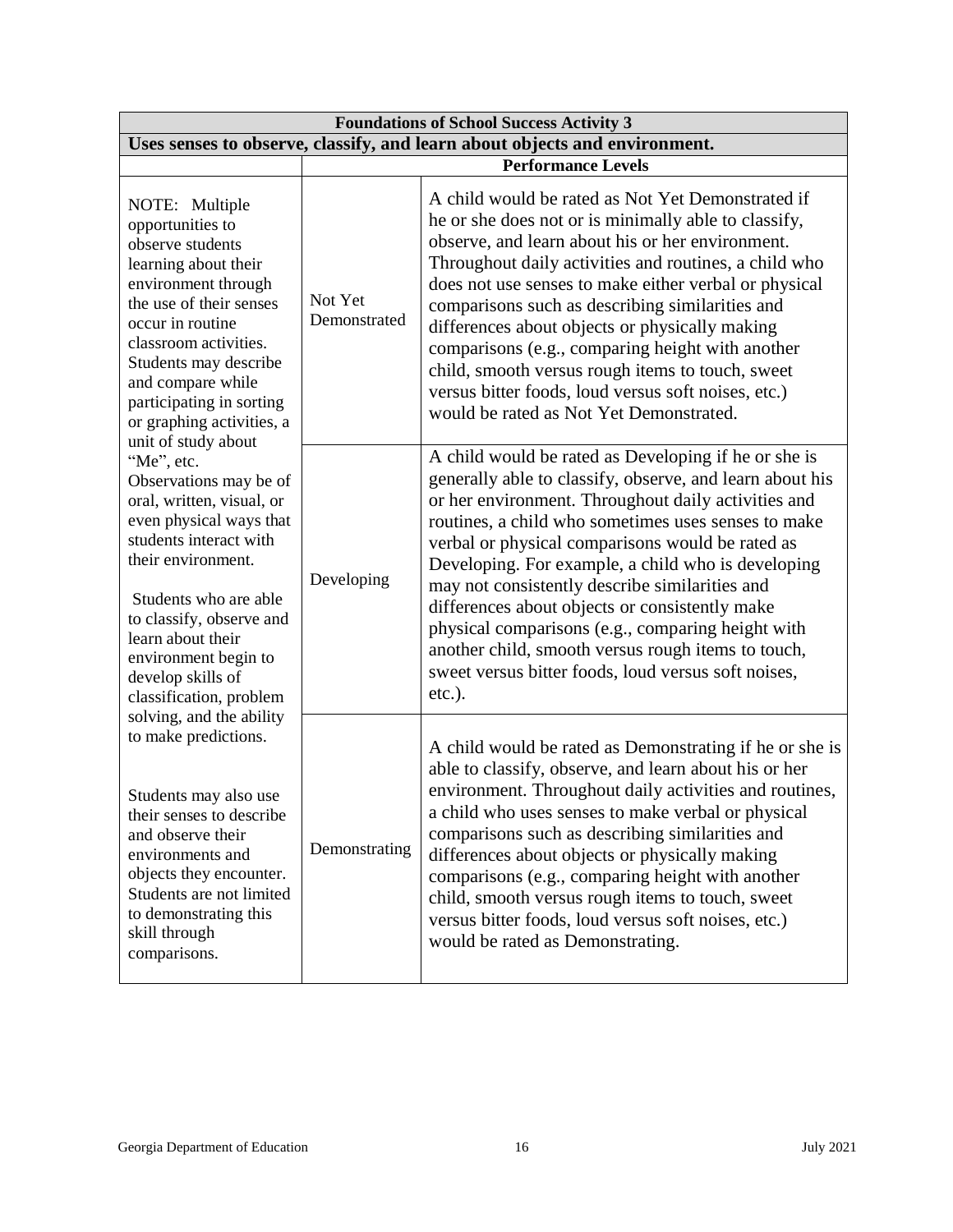| <b>Foundations of School Success Activity 4</b> |                                                                           |                                                                                                                                                                                                                                                                                                                                                                                                                                                                                                                                                                                                                                         |  |
|-------------------------------------------------|---------------------------------------------------------------------------|-----------------------------------------------------------------------------------------------------------------------------------------------------------------------------------------------------------------------------------------------------------------------------------------------------------------------------------------------------------------------------------------------------------------------------------------------------------------------------------------------------------------------------------------------------------------------------------------------------------------------------------------|--|
|                                                 | Performs fine-motor tasks that require small-muscle strength and control. |                                                                                                                                                                                                                                                                                                                                                                                                                                                                                                                                                                                                                                         |  |
|                                                 | <b>Performance Levels</b>                                                 |                                                                                                                                                                                                                                                                                                                                                                                                                                                                                                                                                                                                                                         |  |
|                                                 | Not Yet<br>Demonstrated                                                   | Not Yet Demonstrated would be noted if a child<br>demonstrates fine motor development that is below<br>that expected of a typically developing four or five-<br>year old. For example, a child who is unable to hold a<br>writing tool or is unable to hold or use scissors would<br>be rated as Not Yet Demonstrated. Similarly, Not Yet<br>Demonstrated would also be noted if a child is unable<br>to perform fine-motor tasks in daily activities and<br>routines such as taking the wrapper off a straw and<br>putting it in the juice box, placing puzzle pieces, or<br>moving objects from one space on the table to<br>another. |  |
|                                                 | Developing                                                                | A child would be rated as Developing if he or she<br>performs fine motor skills most of the time but is still<br>developing in this area. For example, a child who<br>uses a fisted grip to hold a writing tool or can only cut<br>in a straight line would be rated as Developing.<br>Similarly, a child would be rated as Developing if he<br>or she can perform fine-motor tasks most of the time<br>in daily activities and routines such as taking the<br>wrapper off a straw and putting it in the juice box,<br>placing puzzle pieces, or moving objects from one<br>space on the table to another.                              |  |
|                                                 | Demonstrating                                                             | A child would be rated as Demonstrating if he or she<br>performs fine motor skills correctly to serve the<br>purpose. For example, a child who holds and uses a<br>pencil with a tripod grasp or who can use scissors to<br>cut along the lines of a shape with close accuracy<br>would be rated as Demonstrating. Similarly, a child<br>who can perform fine-motor tasks in daily activities<br>and routines such as taking the wrapper off a straw<br>and putting it in the juice box, placing puzzle pieces,<br>or moving objects from one space on the table to<br>another would be rated as Demonstrating.                         |  |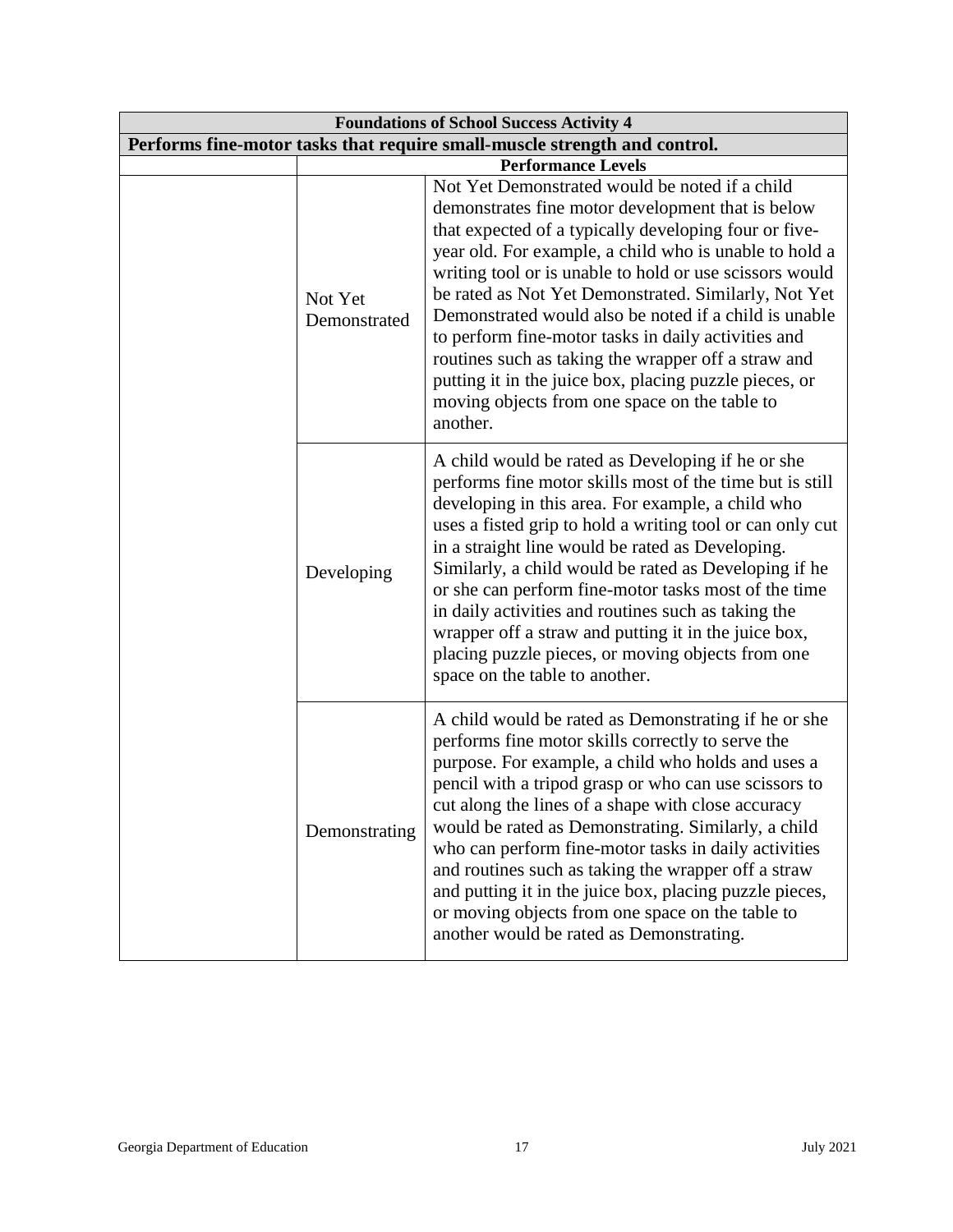| <b>Foundations of School Success Activity 5</b> |                         |                                                                                                                                                                                                                                                                                                                                                                                                                                                                                                                                             |  |
|-------------------------------------------------|-------------------------|---------------------------------------------------------------------------------------------------------------------------------------------------------------------------------------------------------------------------------------------------------------------------------------------------------------------------------------------------------------------------------------------------------------------------------------------------------------------------------------------------------------------------------------------|--|
|                                                 |                         | Effectively uses words, sentences, and actions to communicate needs, ideas, opinions, and                                                                                                                                                                                                                                                                                                                                                                                                                                                   |  |
| preferences.                                    |                         |                                                                                                                                                                                                                                                                                                                                                                                                                                                                                                                                             |  |
|                                                 |                         | <b>Performance Levels</b>                                                                                                                                                                                                                                                                                                                                                                                                                                                                                                                   |  |
|                                                 | Not Yet<br>Demonstrated | Not Yet Demonstrated would be noted if a child does<br>not know how to speak or use words, sentences, or<br>actions that are appropriate for communication. For<br>example, a child who does not communicate basic<br>needs to the teacher (e.g., can you help me?) or does<br>not interact with other peers would be rated as Not Yet<br>Demonstrated. A child would be rated as Not Yet<br>Demonstrated if he or she primarily communicates<br>through sound utterances or gestures that do not match<br>the intent of the communication. |  |
|                                                 | Developing              | A child would be rated as Developing if he or she is<br>inconsistent in using words, sentences, and actions to<br>communicate. For example, a child who sometimes<br>communicates needs to the teacher (e.g., I need a<br>tissue), cries, or has limited interaction with peers (i.e.,<br>minimal conversation/engagement) would be rated as<br>Developing. A child whose gestures for the most part<br>approximate the desired communication would be rated<br>as Developing.                                                              |  |
|                                                 | Demonstrating           | A child would be rated as Demonstrating if he or she<br>uses words, sentences, and actions appropriately to<br>communicate needs, ideas, opinions, and preferences. A<br>child who has meaningful conversations with peers and<br>adults and uses appropriate language or gestures to<br>communicate would be rated as Demonstrating.                                                                                                                                                                                                       |  |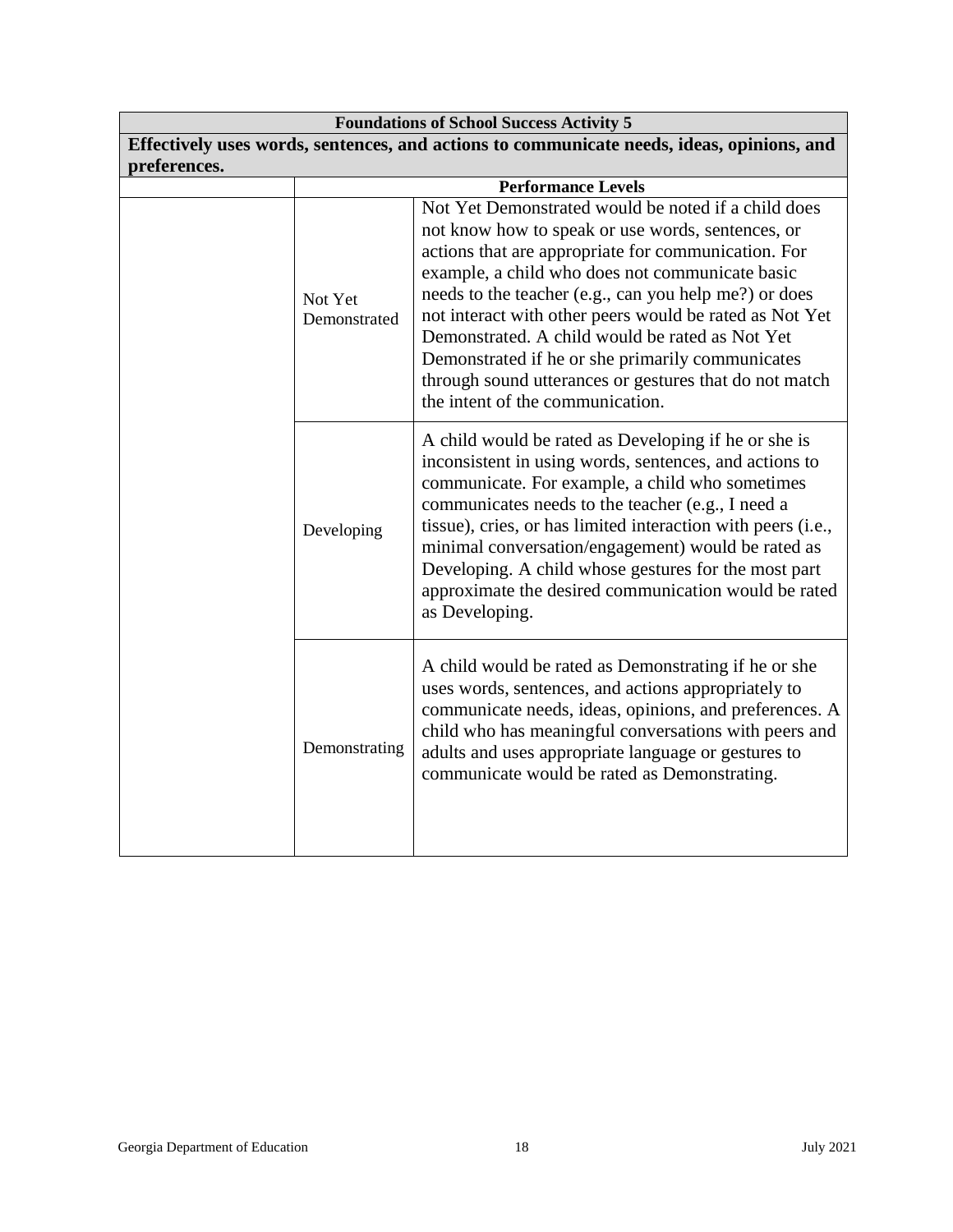| <b>Foundations of School Success Activity 6</b> |                         |                                                                                                                                                                                                                                                                                                                                                                                                                                                |
|-------------------------------------------------|-------------------------|------------------------------------------------------------------------------------------------------------------------------------------------------------------------------------------------------------------------------------------------------------------------------------------------------------------------------------------------------------------------------------------------------------------------------------------------|
| Independently follows rules and routines.       |                         |                                                                                                                                                                                                                                                                                                                                                                                                                                                |
|                                                 |                         | <b>Performance Levels</b>                                                                                                                                                                                                                                                                                                                                                                                                                      |
|                                                 | Not Yet<br>Demonstrated | Not Yet Demonstrated would be noted if a child does<br>not follow rules and routines independently. For<br>example, a child who needs constant reminders of<br>rules, despite adequate time to practice and master<br>such rules, or redirection by the teacher and/or other<br>adults would be rated as Not Yet Demonstrated.<br>Similarly, Not Yet Demonstrated would also be noted<br>if a child demonstrates difficulty with self-control. |
|                                                 | Developing              | A child would be rated as Developing if he or she<br>follows rules and routines independently most of the<br>time but is still developing in this area. For example,<br>a child who needs reminding and redirecting by the<br>teacher to follow simple rules (e.g., walk quietly down<br>the hallway) or needs frequent prompting, and on<br>occasion may have difficulty with self-regulation,<br>would be rated as Developing.               |
|                                                 | Demonstrating           | A child would be rated as Demonstrating if he or she<br>independently follows rules and routines on a<br>consistent basis. For example, a child who listens to,<br>internalizes, and complies with teacher direction<br>would be rated as Demonstrating. A child who is<br>Demonstrating also exhibits self-control and performs<br>basic routines without a reminder.                                                                         |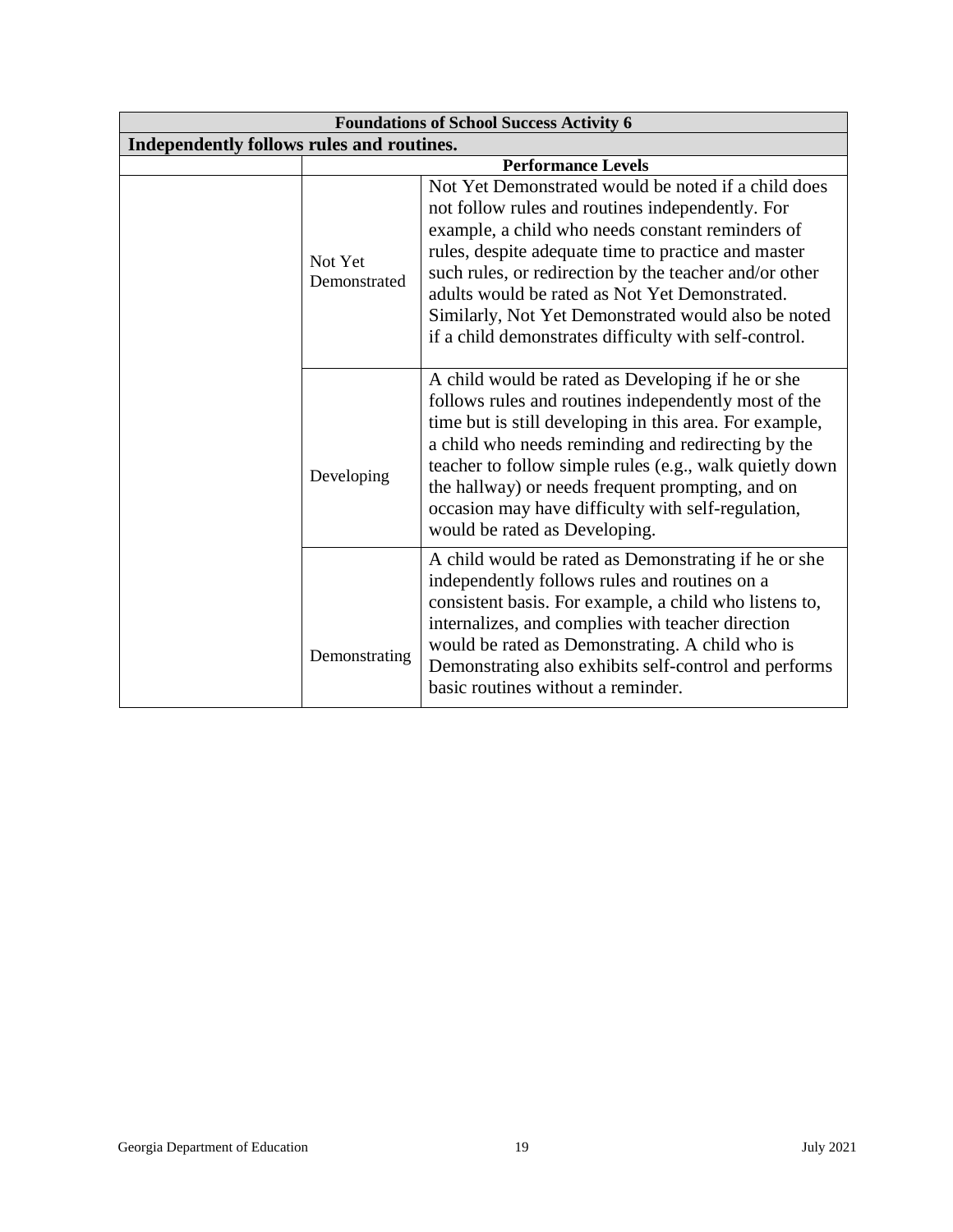| <b>Foundations of School Success Activity 7</b>                      |                         |                                                                                                                                                                                                                                                                                                                                                                                                                                                                                                                                                                 |
|----------------------------------------------------------------------|-------------------------|-----------------------------------------------------------------------------------------------------------------------------------------------------------------------------------------------------------------------------------------------------------------------------------------------------------------------------------------------------------------------------------------------------------------------------------------------------------------------------------------------------------------------------------------------------------------|
| Plays cooperatively with a few peers for a sustained period of time. |                         |                                                                                                                                                                                                                                                                                                                                                                                                                                                                                                                                                                 |
|                                                                      |                         | <b>Performance Levels</b>                                                                                                                                                                                                                                                                                                                                                                                                                                                                                                                                       |
|                                                                      | Not Yet<br>Demonstrated | Not Yet Demonstrated would be noted if a child does<br>not play cooperatively with a few peers for a sustained<br>period of time (e.g., five minutes, or one minute for<br>each year of age). For example, during a game, a child<br>who is unwilling to take turns, obey game rules, or<br>join in activities with peers would be rated as Not Yet<br>Demonstrated. Not Yet Demonstrated would be rated<br>if a child disrupts the flow of the activity, is unwilling<br>to share, or almost always refuses to play with others<br>when given the opportunity. |
|                                                                      | Developing              | A child would be rated as Developing if he or she<br>generally plays cooperatively with a few peers for a<br>sustained period of time (e.g., five minutes, or one<br>minute for each year of age) the majority of the time<br>but not always consistently. Developing would be<br>rated if a child might be willing to take turns but<br>occasionally disrupts other students, does not follow<br>all rules, or does not always share during a game.                                                                                                            |
|                                                                      | Demonstrating           | A child would be rated as Demonstrating if he or she<br>plays cooperatively with a few peers for a sustained<br>period of time (e.g., five minutes, or one minute for<br>each year of age). During a game, a child who takes<br>turns and responds appropriately while interacting<br>with peers during almost all opportunities to play<br>cooperatively with others would be rated as<br>Demonstrating.                                                                                                                                                       |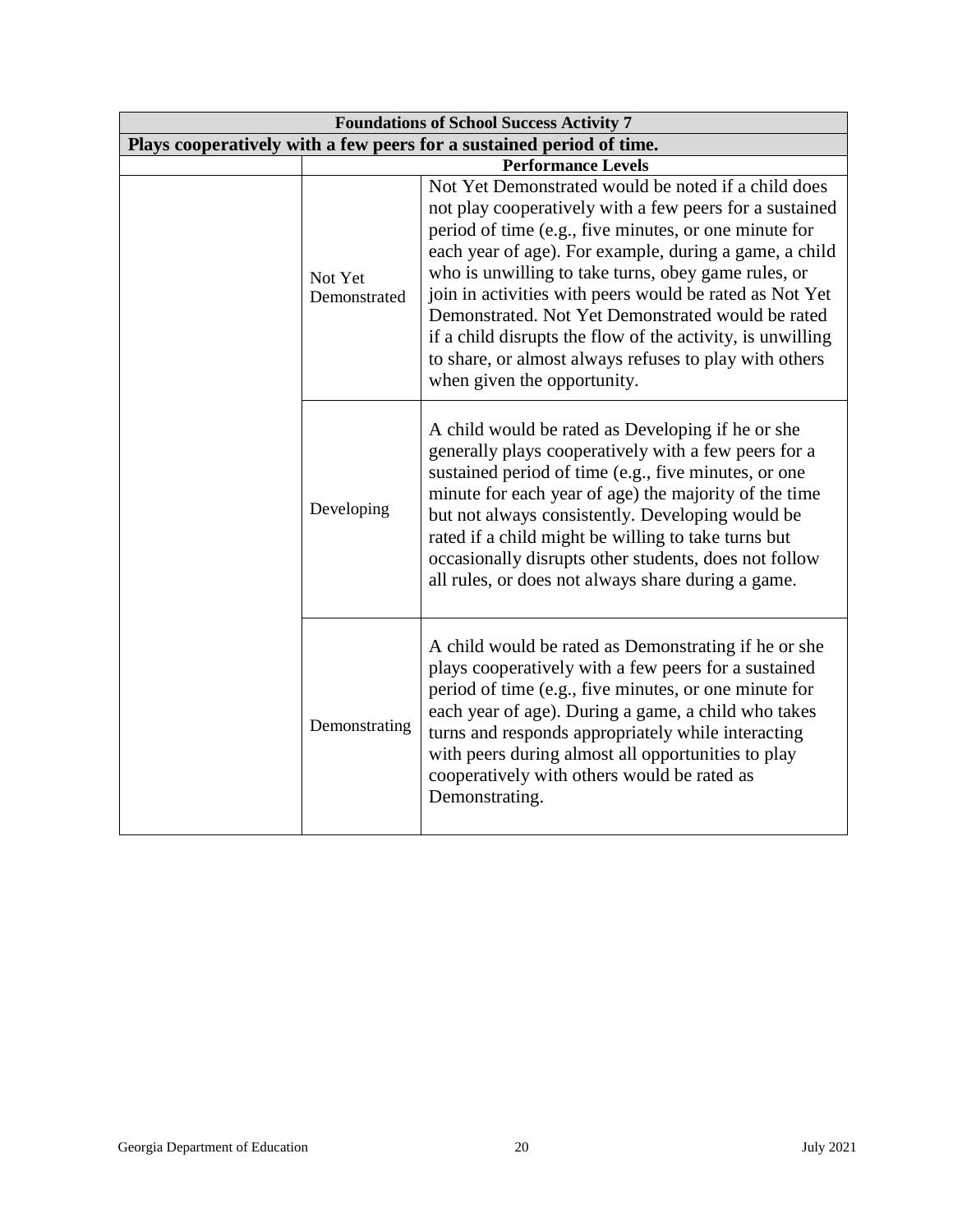## **English Language Arts Activities**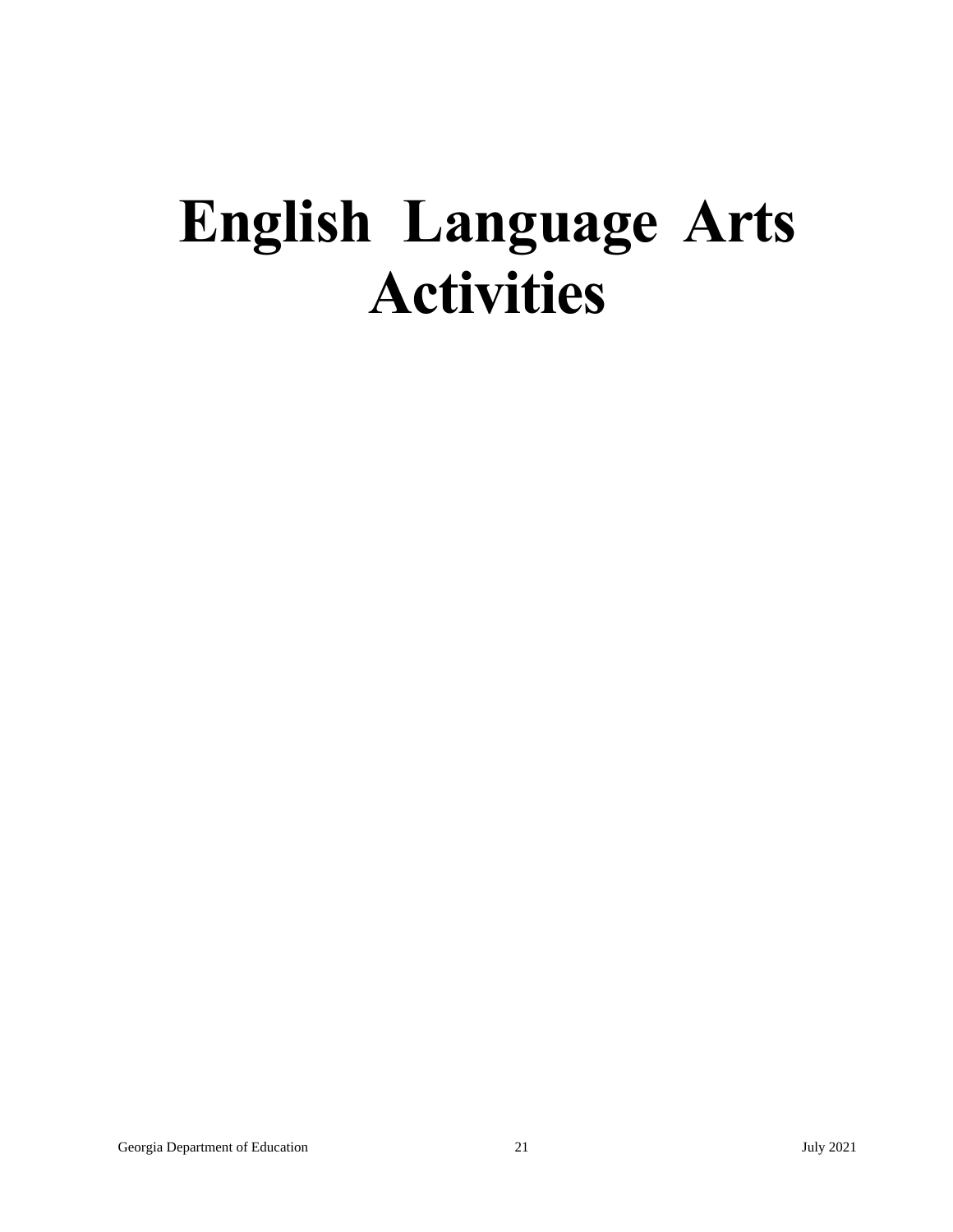### **ENGLISH LANGUAGE ARTS ACTIVITIES**

<span id="page-21-0"></span>

| <b>English Language Arts Activity 1</b>                                                                                                                                                                                                                                                                                                                                                                                                                                                                                                                                                                                                                                                                                                                                           |                         |                                                                                                                                                 |  |
|-----------------------------------------------------------------------------------------------------------------------------------------------------------------------------------------------------------------------------------------------------------------------------------------------------------------------------------------------------------------------------------------------------------------------------------------------------------------------------------------------------------------------------------------------------------------------------------------------------------------------------------------------------------------------------------------------------------------------------------------------------------------------------------|-------------------------|-------------------------------------------------------------------------------------------------------------------------------------------------|--|
| Listens and differentiates between sounds that are the same and different.                                                                                                                                                                                                                                                                                                                                                                                                                                                                                                                                                                                                                                                                                                        |                         |                                                                                                                                                 |  |
| <b>Activity</b>                                                                                                                                                                                                                                                                                                                                                                                                                                                                                                                                                                                                                                                                                                                                                                   |                         | <b>Performance Levels</b>                                                                                                                       |  |
| The teacher will produce the sounds of pairs of letters. The student<br>will tell the teacher if each set of sounds is the same or different. Teachers<br>should only produce the sound of the letter without<br>extending the sound (e.g., "/b/" not "/buh/").                                                                                                                                                                                                                                                                                                                                                                                                                                                                                                                   |                         | The student does<br>not accurately<br>differentiate<br>between the                                                                              |  |
| (1) Warm-Up: Say, "I'm going to show you some pictures. Tell me<br>which of these pictures are the same and which one is different."<br>If the student does not understand the task by providing an accurate description of                                                                                                                                                                                                                                                                                                                                                                                                                                                                                                                                                       | Not Yet<br>Demonstrated | same and<br>different sounds<br>in any of the ten<br>sets of sounds.                                                                            |  |
| which pictures are the same and which are different, do not proceed with the activity<br>and rate the student's performance as Not Yet Demonstrated.<br>(2) Letter Pairs: Say, "I am going to say two sounds to you. I want you to tell me<br>if the sounds are the same or different. I can repeat them for you if you would<br>like to hear them again." The teacher should carefully watch the child to see if the<br>child has heard the sounds clearly. If not, the child could ask for them to be repeated.<br>For example, the teacher makes the sounds of the letter 'B' and the letter 'T'. The<br>teacher asks, "Are these sounds the same or different? Listen again, (e.g., /b/,<br>(t)" Once the child understands the task, it may not be necessary to repeat, "Are | Emerging                | The student<br>accurately<br>differentiates<br>between the<br>same and<br>different sounds<br>in one to three of<br>the ten sets of<br>sounds.  |  |
| these sounds the same or different" after each pair.<br><b>Letter Pairs</b><br>#<br>B, T<br>$rac{2}{3}$<br>D, D<br>P, V<br>4<br>B, Z<br>5<br>$\overline{P, P}$<br>$\overline{6}$<br>T, Z<br>7<br>C, C<br>8<br>P, M<br>9<br>B, B<br>T, P<br>10                                                                                                                                                                                                                                                                                                                                                                                                                                                                                                                                     | Developing              | The student<br>accurately<br>differentiates<br>between the<br>same and<br>different sounds<br>in four to seven<br>of the ten sets of<br>sounds. |  |
| Scoring Note: If the student doesn't respond with purpose to any letter pairs (i.e.,<br>says "same" or "different" for all pairs) then rate as Not Yet Demonstrated.<br>Alternatively, if the student is correct on the first eight sets, the teacher may choose<br>to stop and rate as Demonstrating.<br>Optional Materials: An optional warm-up activity is included, but teachers may<br>choose to use their own classroom materials. Recording sheets are also provided as<br>optional resources.                                                                                                                                                                                                                                                                             | Demonstrating           | The student<br>accurately<br>differentiates<br>between the<br>same and<br>different sounds<br>in eight to ten of<br>the ten sets of<br>sounds.  |  |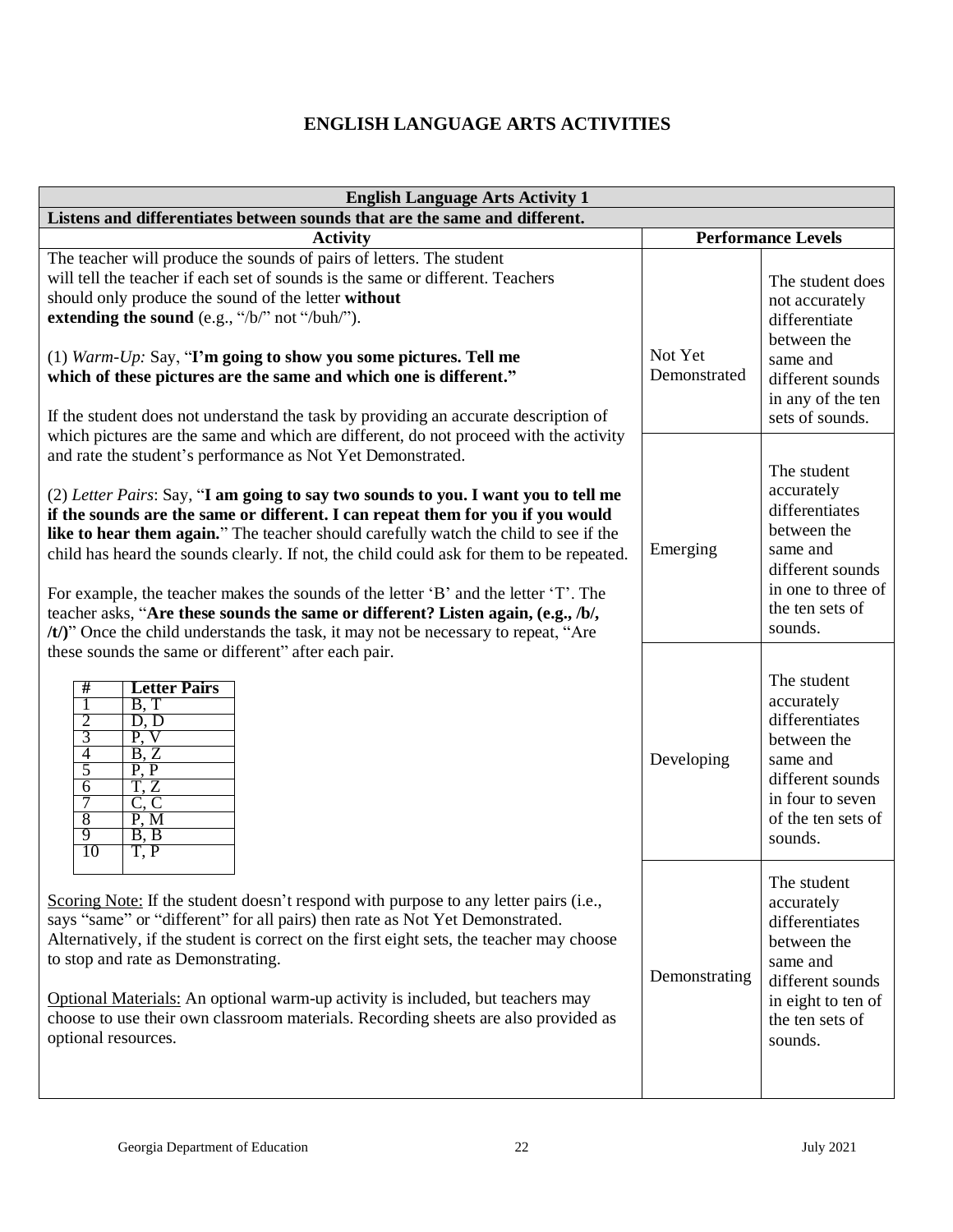### **English Language Arts Activities**

### **Warm-up Activity**





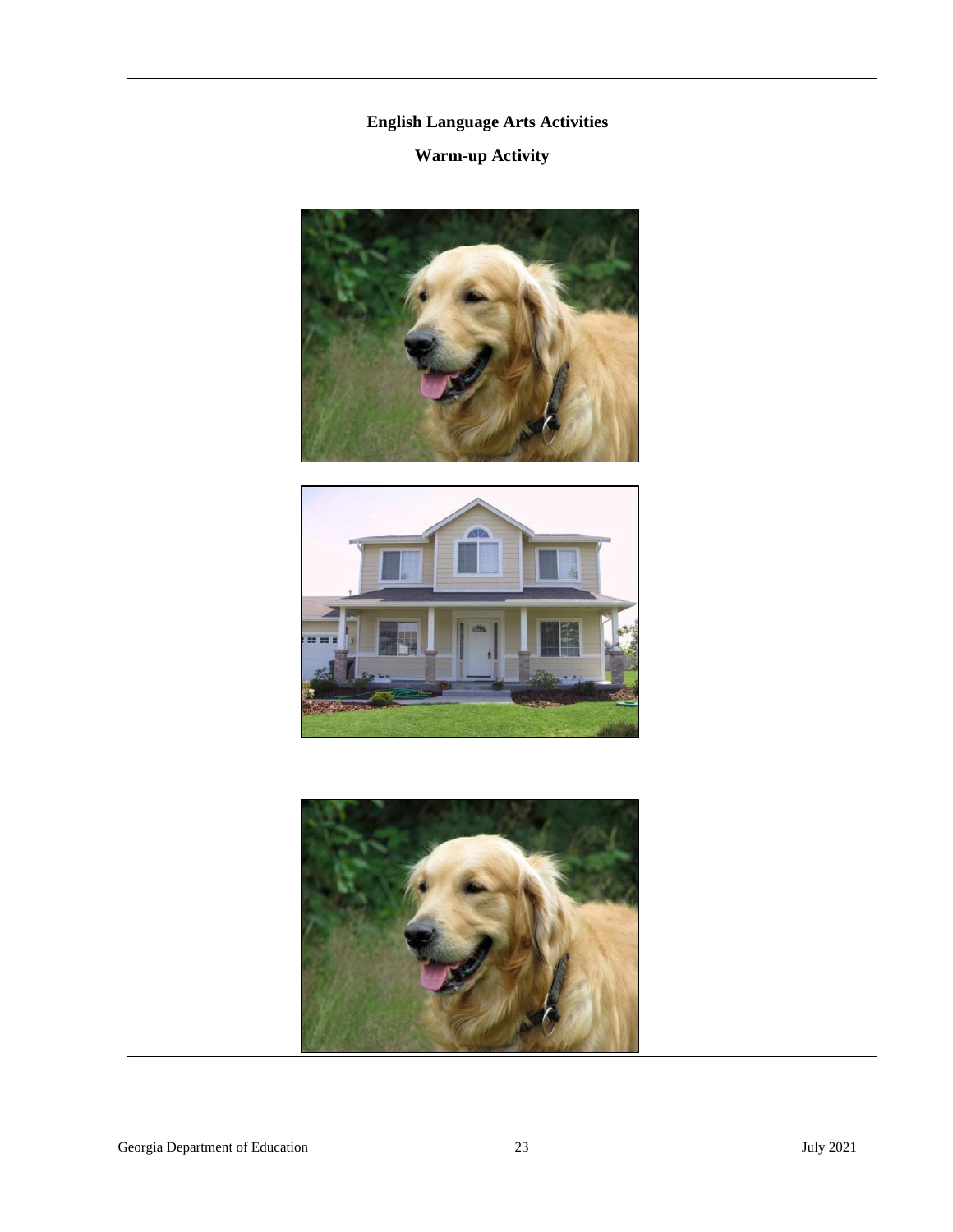| <b>English Language Arts Activity 2</b>                                                                                                                                                                                                                                                                                                                                                                                                                            |                           |                                                                                       |  |
|--------------------------------------------------------------------------------------------------------------------------------------------------------------------------------------------------------------------------------------------------------------------------------------------------------------------------------------------------------------------------------------------------------------------------------------------------------------------|---------------------------|---------------------------------------------------------------------------------------|--|
| Recognizes and names some upper case letters of the alphabet.                                                                                                                                                                                                                                                                                                                                                                                                      |                           |                                                                                       |  |
| <b>Activity</b>                                                                                                                                                                                                                                                                                                                                                                                                                                                    | <b>Performance Levels</b> |                                                                                       |  |
| The teacher will sit with the student, present all twenty-six upper case<br>letters, and ask the student to name each of the letters presented.<br>Letters should be presented in random order.<br>Say, "I'm going to show you some letters. I want you to tell me<br>the names of the letters that you know."                                                                                                                                                     | Not Yet<br>Demonstrated   | The student is unable to<br>name any of the upper<br>case letters of the<br>alphabet. |  |
| If the child gives the letter sound, say, "Remember, tell me the<br>letter name, not the sound it makes." If the child again says the<br>letter sound, mark the response as incorrect and continue with the<br>task.                                                                                                                                                                                                                                               | Emerging                  | The student names 1-5<br>upper case letters of the<br>alphabet.                       |  |
| Scoring Note: If a student, for example, names a letter correctly (e.g.,<br>G) and then applies that same letter incorrectly to another $(e.g., Q)$ ,<br>recheck both letters. If the student continues to overgeneralize one<br>letter, score both letters as incorrect. The scoring process is similar for<br>a student who overgeneralizes a letter to more than one other letter.<br>As a reminder, this activity assesses students' letter recognition skills | Developing                | The student names 6-11<br>upper case letters of the<br>alphabet.                      |  |
| upon entry to Kindergarten – not end of year expectations as<br>described in the Georgia Standards of Excellence (GSE) for<br>Kindergarten.<br>Optional Materials: Teachers may either use their own classroom                                                                                                                                                                                                                                                     | Demonstrating             | The student names 12-<br>21 upper case letters of<br>the alphabet.                    |  |
| materials (e.g., letter cards) or the provided optional worksheets.<br>Ensure that letters are presented randomly and that students are<br>familiar with the font used in the presentation.<br>Teacher copy for scoring: A worksheet with all 26 letters of the<br>alphabet printed in upper case is also provided as an optional<br>resource.                                                                                                                     | Exceeding                 | The student names<br>more than 21 upper<br>case letters of the<br>alphabet.           |  |
| Student copy for administration: A worksheet with all 26 letters of the<br>alphabet printed in upper case is also provided as an optional resource.                                                                                                                                                                                                                                                                                                                |                           |                                                                                       |  |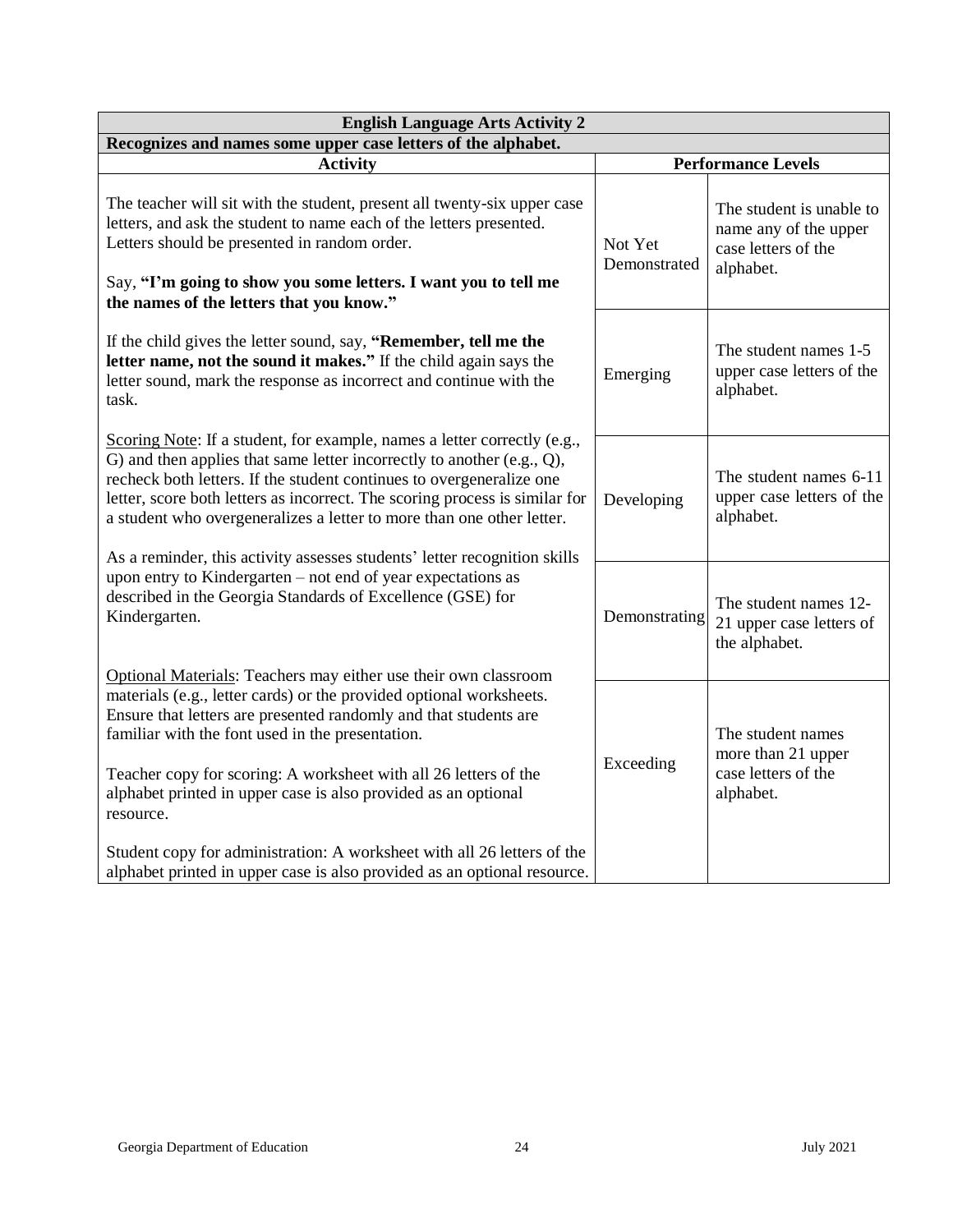| <b>English Language Arts Activity 3</b>                                                                                                                                                                                                                                                                                                                                                                                                                                                                                                                                                                        |                         |                                                                                   |  |
|----------------------------------------------------------------------------------------------------------------------------------------------------------------------------------------------------------------------------------------------------------------------------------------------------------------------------------------------------------------------------------------------------------------------------------------------------------------------------------------------------------------------------------------------------------------------------------------------------------------|-------------------------|-----------------------------------------------------------------------------------|--|
| Recognizes and names some lowercase letters of the alphabet.                                                                                                                                                                                                                                                                                                                                                                                                                                                                                                                                                   |                         |                                                                                   |  |
| <b>Activity</b>                                                                                                                                                                                                                                                                                                                                                                                                                                                                                                                                                                                                |                         | <b>Performance Levels</b>                                                         |  |
| The teacher will sit with the student, present all twenty-six<br>lowercase letters, and ask the student to name each of the letters<br>presented. Letters should be presented in random order.                                                                                                                                                                                                                                                                                                                                                                                                                 | Not Yet<br>Demonstrated | The student is unable to name<br>any of the lowercase letters of<br>the alphabet. |  |
| Say, "I'm going to show you some letters. I want you to tell<br>me the names of the letters you know."<br>If the child gives the letter sound, say, "Remember, tell me the<br>letter name, not the sound it makes." If the child again says the                                                                                                                                                                                                                                                                                                                                                                | Emerging                | The student names 1-3<br>lowercase letters of the<br>alphabet.                    |  |
| letter sound, mark the response as incorrect and continue with the<br>task.<br>Scoring Note: If a student, for example, names a letter correctly<br>(e.g., g) and then applies that same letter incorrectly to another<br>(e.g., q), recheck both letters. If the student continues to<br>overgeneralize one letter, score both letters as incorrect. The<br>scoring process is similar for a student who overgeneralizes a<br>letter to more than one other letter.<br>As a reminder, this activity assesses students' letter recognition<br>skills upon entry to Kindergarten – not end of year expectations | Developing              | The student names 4-8<br>lowercase letters of the<br>alphabet.                    |  |
|                                                                                                                                                                                                                                                                                                                                                                                                                                                                                                                                                                                                                | Demonstrating           | The student names 9-17<br>lowercase letters of the<br>alphabet.                   |  |
| as described in the Georgia Standards of Excellence (GSE) for<br>Kindergarten.                                                                                                                                                                                                                                                                                                                                                                                                                                                                                                                                 | Exceeding               | The student names more than<br>17 lowercase letters of the                        |  |
| Optional Materials: Teachers may either use their own<br>classroom materials (e.g., letter cards) or the provided optional<br>worksheets. Ensure that letters are presented randomly and that<br>students are familiar with the font used in the presentation.                                                                                                                                                                                                                                                                                                                                                 |                         | alphabet.                                                                         |  |
| Teacher copy for scoring: A worksheet with all 26 letters of the<br>alphabet printed in lowercase is also provided as an optional<br>resource.                                                                                                                                                                                                                                                                                                                                                                                                                                                                 |                         |                                                                                   |  |
| Student copy for administration: A worksheet with all 26 letters<br>of the alphabet printed in lowercase is also provided as an<br>optional resource.                                                                                                                                                                                                                                                                                                                                                                                                                                                          |                         |                                                                                   |  |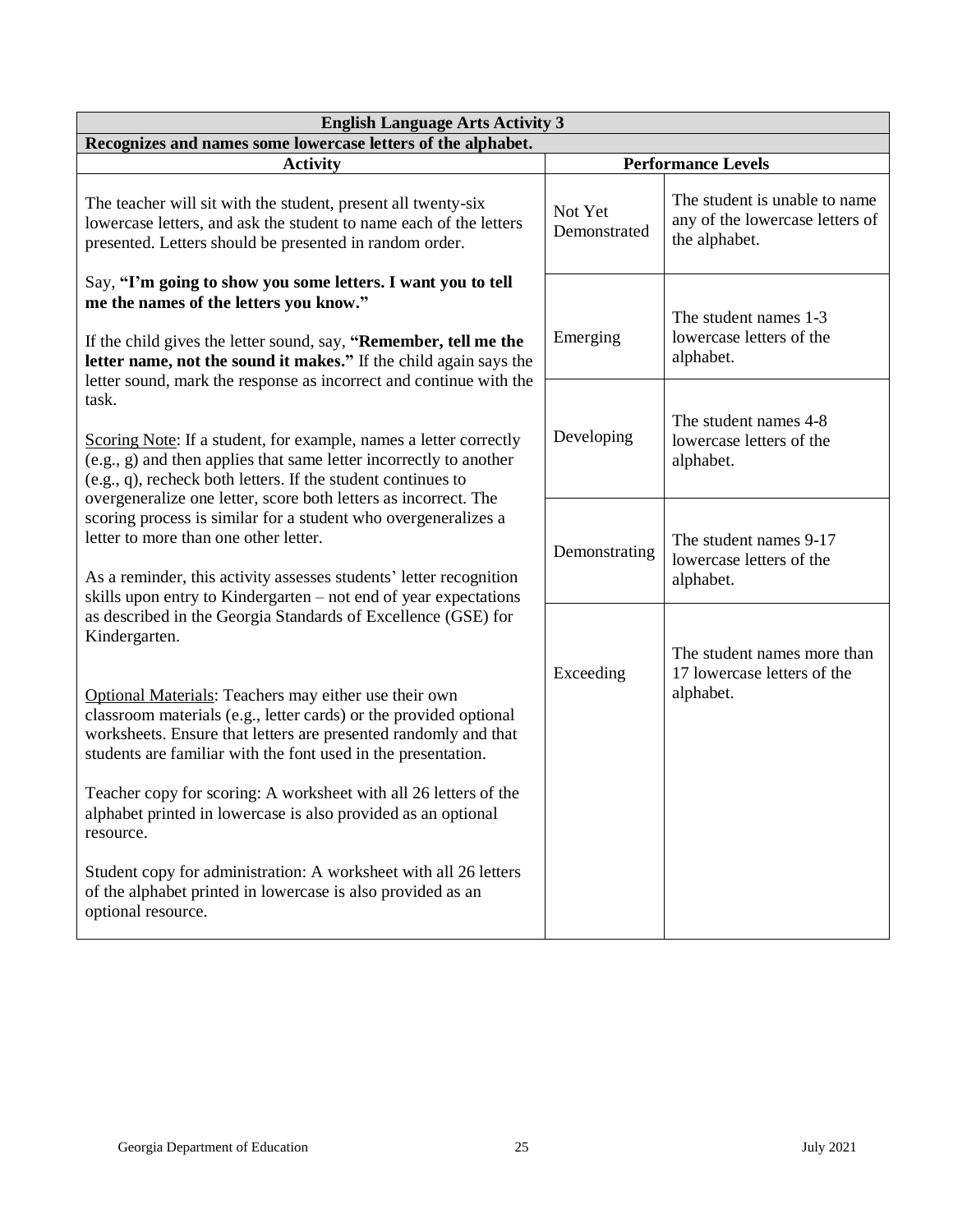| <b>English Language Arts Activity 4</b>                                                                                                                                                                                                                                                                                                                                                                                                                              |                           |                                                                                                                           |  |
|----------------------------------------------------------------------------------------------------------------------------------------------------------------------------------------------------------------------------------------------------------------------------------------------------------------------------------------------------------------------------------------------------------------------------------------------------------------------|---------------------------|---------------------------------------------------------------------------------------------------------------------------|--|
| Tracks words from left to right, top to bottom, and page to page.                                                                                                                                                                                                                                                                                                                                                                                                    |                           |                                                                                                                           |  |
| <b>Activity</b>                                                                                                                                                                                                                                                                                                                                                                                                                                                      | <b>Performance Levels</b> |                                                                                                                           |  |
| The teacher will sit with the student and read an engaging early<br>level text, asking the student to help with the reading.<br>Say, "I am going to read you this story and I want you to<br>help me. It is called<br>Top to bottom: Open the book to page 1. Say, "Show<br>$\bullet$<br>me the top of the page. Show me the bottom." Say,<br>"Show me where I should start reading."                                                                                | Not Yet<br>Demonstrated   | The student does not track<br>words from left to right,<br>top to bottom nor page to<br>page.                             |  |
| Left to right: Point to the first word and read it.<br>Say, "Can you point to the words as I read?<br>Show me how my finger should move on the<br>page as I read."<br>Page to page: Point to the last word on the page.<br>Say, "Where do I read next?"<br>Materials: An emergent level text (e.g., beginning reader) with<br>distinct layout of print and illustrations, good spacing of words<br>and multiple lines of text. The text should provide opportunities | Emerging                  | The student tracks words<br>appropriately in one of the<br>three ways (left to right,<br>top to bottom, page to<br>page). |  |
| for students to demonstrate each of the learning targets. It may<br>also be helpful to reference correlation charts for leveled readers<br>used in your<br>classroom to determine titles that are most appropriate for<br>students at the beginning of kindergarten.<br>NOTE: Links to Correlation Charts are provided in the<br>Optional Resources Guide to aid selection of appropriate                                                                            | Developing                | The student tracks words<br>appropriately in two of the<br>three ways (left to right,<br>top to bottom, page to<br>page). |  |
| emergent level texts for this activity.                                                                                                                                                                                                                                                                                                                                                                                                                              | Demonstrating             | The student tracks words<br>appropriately in all three<br>ways (left to right, top to<br>bottom, page to page).           |  |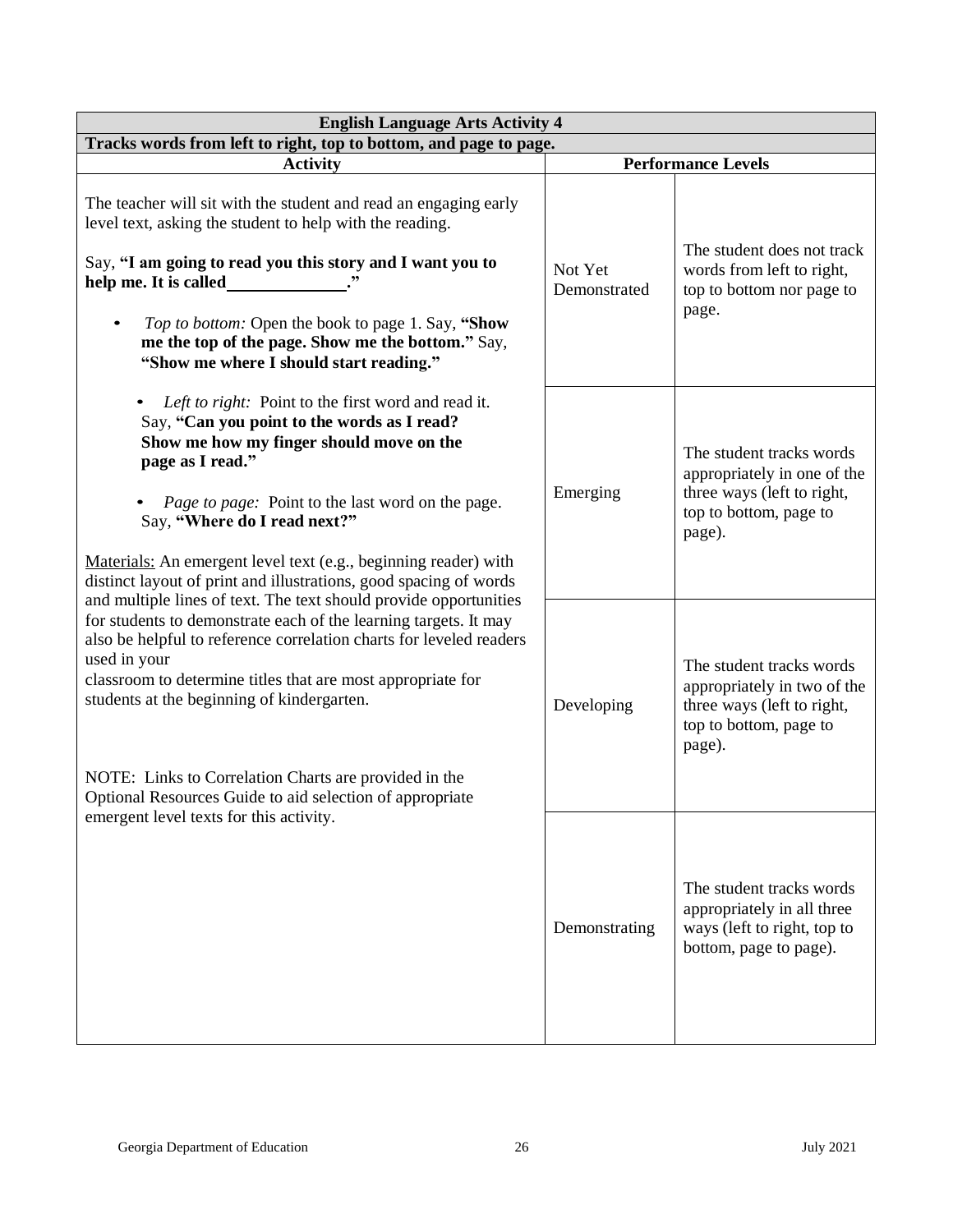| <b>English Language Arts Activity 5</b>                          |                                                                                                                                                                                                                                                                                                                                                                                                                                                                                                                                                                                                                                                      |  |  |
|------------------------------------------------------------------|------------------------------------------------------------------------------------------------------------------------------------------------------------------------------------------------------------------------------------------------------------------------------------------------------------------------------------------------------------------------------------------------------------------------------------------------------------------------------------------------------------------------------------------------------------------------------------------------------------------------------------------------------|--|--|
| Draws pictures and copies letters and/or numbers to communicate. |                                                                                                                                                                                                                                                                                                                                                                                                                                                                                                                                                                                                                                                      |  |  |
|                                                                  | <b>Performance Levels</b>                                                                                                                                                                                                                                                                                                                                                                                                                                                                                                                                                                                                                            |  |  |
| Not Yet<br>Demonstrated                                          | A child would be rated as Not Yet Demonstrated if he or<br>she does not or is minimally able to draw pictures and copy<br>letters and/or numbers to communicate. Throughout daily<br>activities and routines, a child who does not copy letters<br>and/or numbers (e.g., from a sign, label, or other<br>environmental print) or draw pictures (e.g., during a center<br>activity) to communicate would be rated as Not Yet<br>Demonstrated. For example, a child who scribbles but is<br>unable to draw a picture of their favorite food or copy any<br>letters of his or her favorite food from a label would be<br>rated as Not Yet Demonstrated. |  |  |
| Developing                                                       | A child would be rated as Developing if he or she is<br>generally able to draw pictures and copy letters and/or<br>numbers to communicate. Throughout daily activities and<br>routines, a child who is able to copy most letters and/or<br>numbers (e.g., from a sign, label, or other environmental<br>print) and draw pictures (e.g., during a center activity) to<br>communicate would be rated as Developing. For example,<br>a child who is developing is able to draw a picture of his<br>or her favorite food and copy several letters from a label.                                                                                          |  |  |
| Demonstrating                                                    | A child would be rated as Demonstrating if he or she is<br>able to draw pictures and copy letters and/or numbers to<br>communicate. Throughout daily activities and<br>routines, a child who is able to consistently copy letters<br>and/or numbers (e.g., from a sign, label, or other<br>environmental print) and draw pictures (e.g., during a<br>center activity) to communicate would be rated as<br>Demonstrating. For example, a child who is Demonstrating<br>is able to draw a picture of his or her favorite food and<br>copy the letters of his or her favorite food from a label.                                                        |  |  |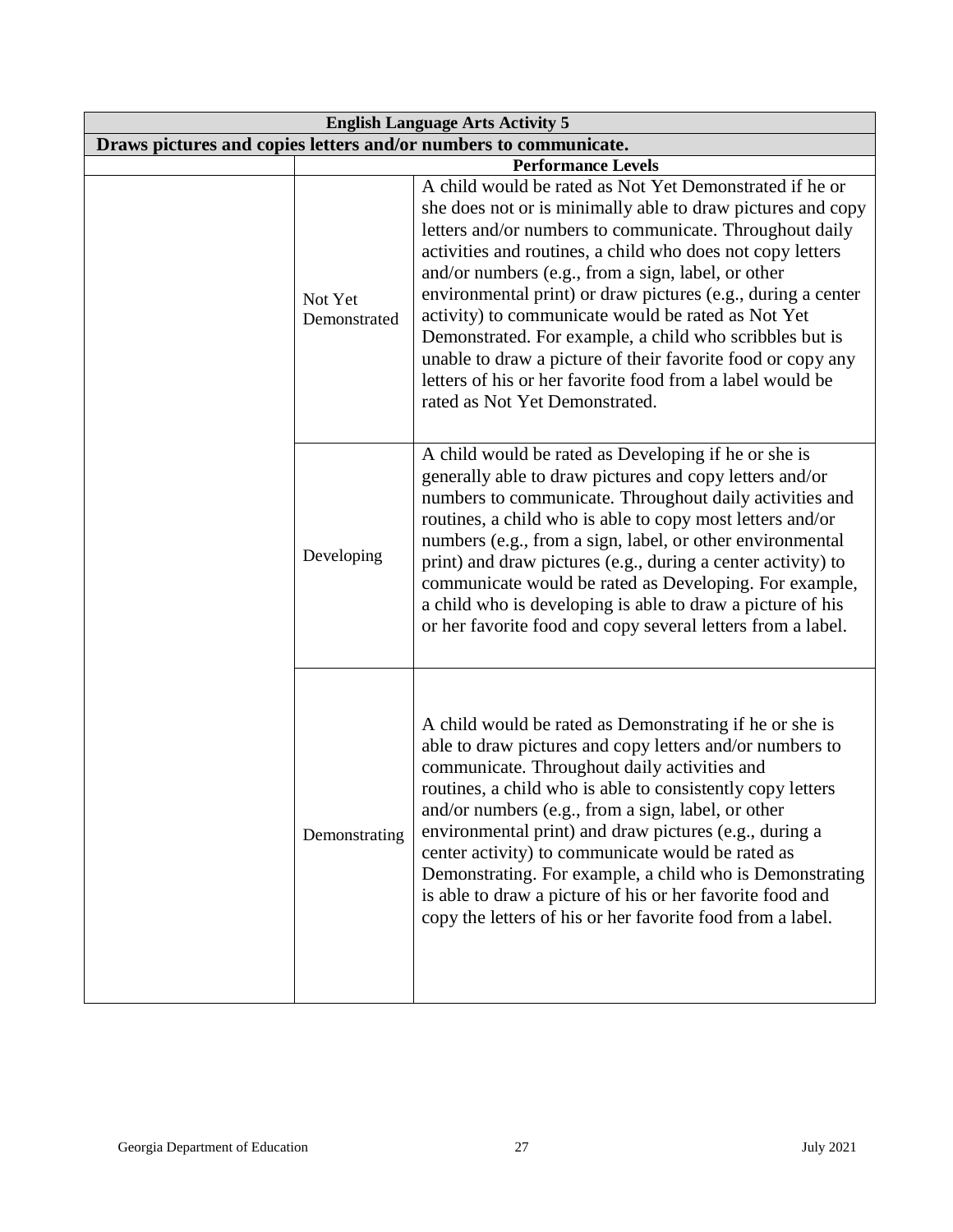| <b>English Language Arts Activity 6</b>       |                           |                                                                                                                                                                                                                                                                                                                                                                                                                                                                                                                                     |  |
|-----------------------------------------------|---------------------------|-------------------------------------------------------------------------------------------------------------------------------------------------------------------------------------------------------------------------------------------------------------------------------------------------------------------------------------------------------------------------------------------------------------------------------------------------------------------------------------------------------------------------------------|--|
| Listens to and follows multi-step directions. |                           |                                                                                                                                                                                                                                                                                                                                                                                                                                                                                                                                     |  |
|                                               | <b>Performance Levels</b> |                                                                                                                                                                                                                                                                                                                                                                                                                                                                                                                                     |  |
|                                               | Not Yet<br>Demonstrated   | Not Yet Demonstrated would be noted if a child makes<br>no attempt to follow the directions or is unsuccessful in<br>completing any of the three steps. Observations can be<br>made during typical daily activities or an activity created<br>by the teacher. Examples include typical classroom<br>activities, following a series of steps to complete a task, or<br>playing a game with multiple steps.                                                                                                                           |  |
|                                               | Emerging                  | A child would be rated as Emerging if he or she<br>completes the first step of directions without prompting but<br>needs repeated prompting to complete the remaining steps.<br>Prompting means the child needs the intervention of the<br>teacher to complete the directions. Observations can be<br>made during typical daily activities or an activity created<br>by the teacher. Examples include typical classroom<br>activities, following a series of steps to complete a task, or<br>playing a game with multiple steps.    |  |
|                                               | Developing                | A child would be rated as Developing if he or she<br>completes the first and second step of directions without<br>prompting but needs prompting to complete the remaining<br>step. Prompting means the child needs the intervention of<br>the teacher to complete the directions. Observations can be<br>made during typical daily activities or an activity created<br>by the teacher. Examples include typical classroom<br>activities, following a series of steps to complete a task, or<br>playing a game with multiple steps. |  |
|                                               | Demonstrating             | A child would be rated as Demonstrating if he or she<br>completes three or more steps of directions without<br>additional prompting. Without additional prompting means<br>the child can complete the directions independently.<br>Observations can be made during typical daily activities, or<br>an activity created by the teacher. Examples include typical<br>classroom activities, following a series of steps to complete<br>a task, or playing a game with multiple steps.                                                  |  |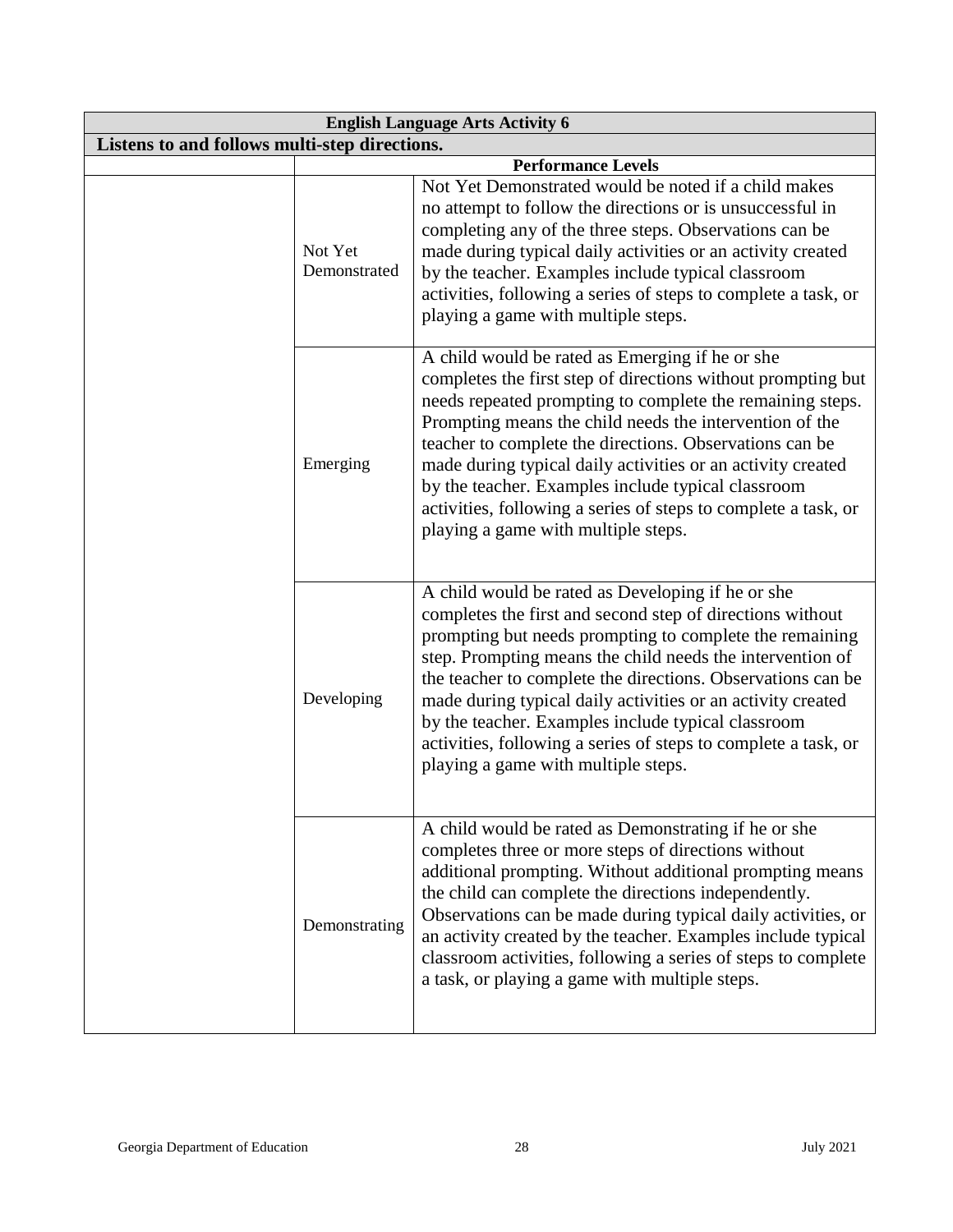| <b>English Language Arts Activity 7</b>                                                                                        |                         |                                                                                                                                                                                     |  |
|--------------------------------------------------------------------------------------------------------------------------------|-------------------------|-------------------------------------------------------------------------------------------------------------------------------------------------------------------------------------|--|
| Uses spoken language that can be understood with ease.                                                                         |                         |                                                                                                                                                                                     |  |
|                                                                                                                                |                         | <b>Performance Levels</b>                                                                                                                                                           |  |
| NOTE: Students must<br>communicate in English,<br>not their native language<br>as the intent of this<br>standard is clarity of | Not Yet<br>Demonstrated | Not Yet Demonstrated would be noted if a child is<br>nonverbal.                                                                                                                     |  |
| articulation.                                                                                                                  | Emerging                | Emerging would be noted if a child primarily uses<br>gestures to communicate or has speech that is<br>unintelligible.                                                               |  |
|                                                                                                                                | Developing              | A child would be rated as Developing if he or she uses<br>spoken language but has difficulty articulating words or<br>intermittently uses language that is difficult to understand. |  |
|                                                                                                                                | Demonstrating           | A child would be rated as Demonstrating if he or she<br>articulates with few errors and conveys meaning without<br>heavy reliance on the use of gestures.                           |  |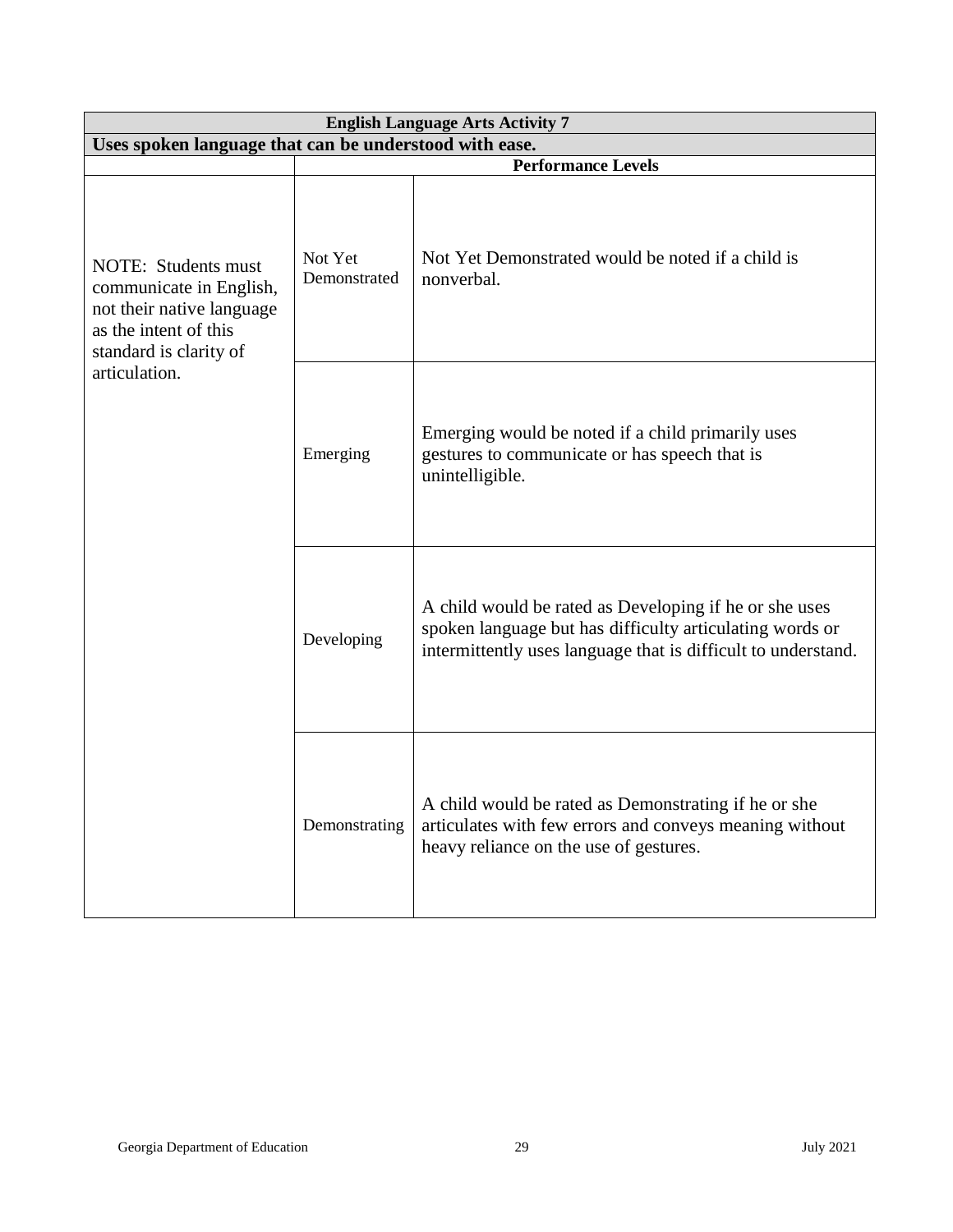| <b>English Language Arts Activity 8</b> |                                                                                                                                                                                                                                                   |                                                                                                                                                                                             |  |
|-----------------------------------------|---------------------------------------------------------------------------------------------------------------------------------------------------------------------------------------------------------------------------------------------------|---------------------------------------------------------------------------------------------------------------------------------------------------------------------------------------------|--|
| Uses writing tools.                     |                                                                                                                                                                                                                                                   |                                                                                                                                                                                             |  |
|                                         |                                                                                                                                                                                                                                                   | <b>Performance Levels</b>                                                                                                                                                                   |  |
|                                         | Not Yet<br>Demonstrated                                                                                                                                                                                                                           | Not Yet Demonstrated would be noted if a child is unable<br>to use a pencil or other writing utensil in order to make<br>meaningful marks on paper.                                         |  |
|                                         | A child would be rated as Developing if he or she is<br>ineffective or uses an inappropriate grip (i.e.,<br>cylindrical or modified tripod grip) when using a pencil or<br>Developing<br>other writing utensil to make meaningful marks on paper. |                                                                                                                                                                                             |  |
|                                         | Demonstrating                                                                                                                                                                                                                                     | A child would be rated as Demonstrating if he or she<br>holds and uses a pencil or other writing utensil<br>appropriately (i.e., with a tripod grasp) to make<br>meaningful marks on paper. |  |

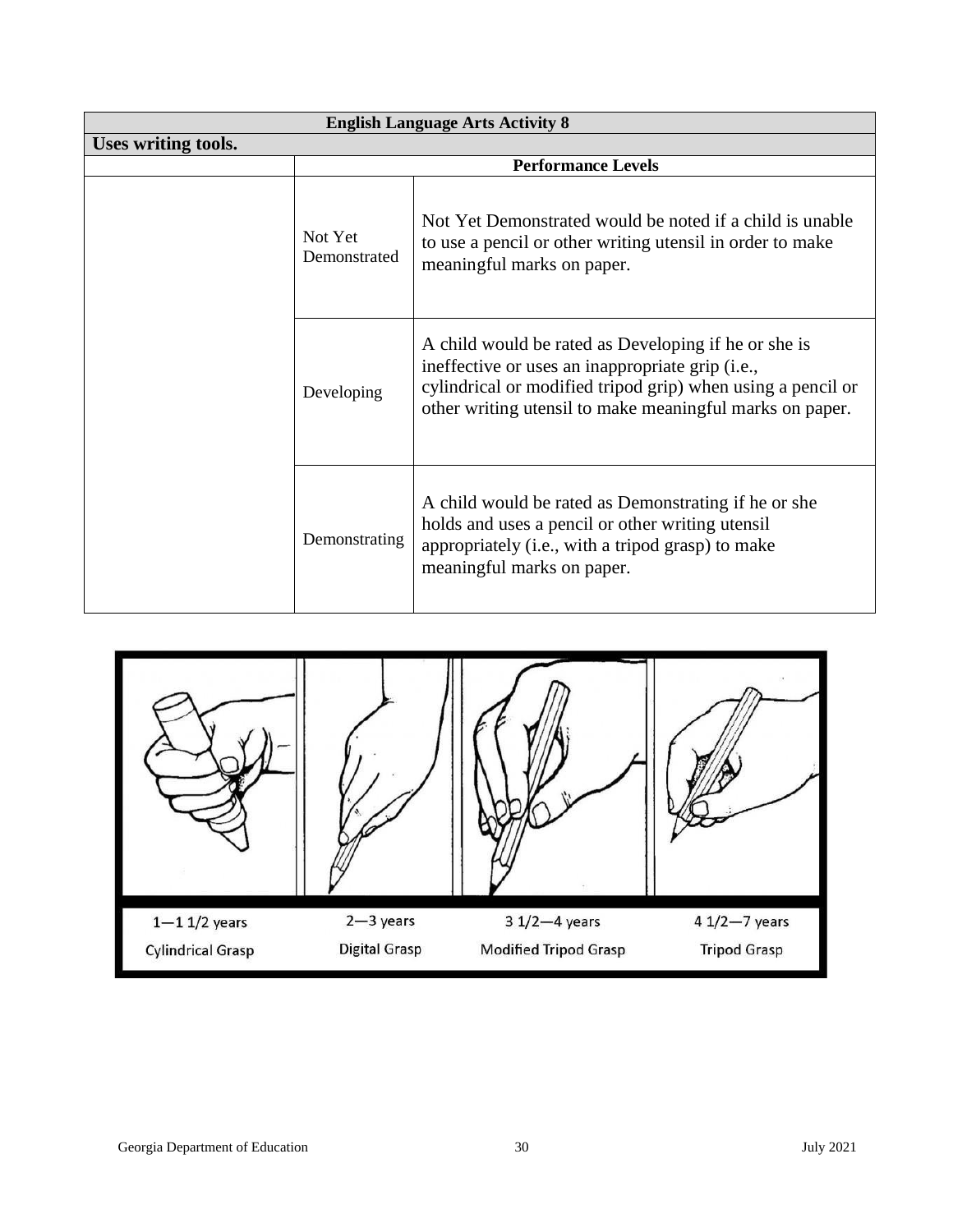## **Mathematics Activities**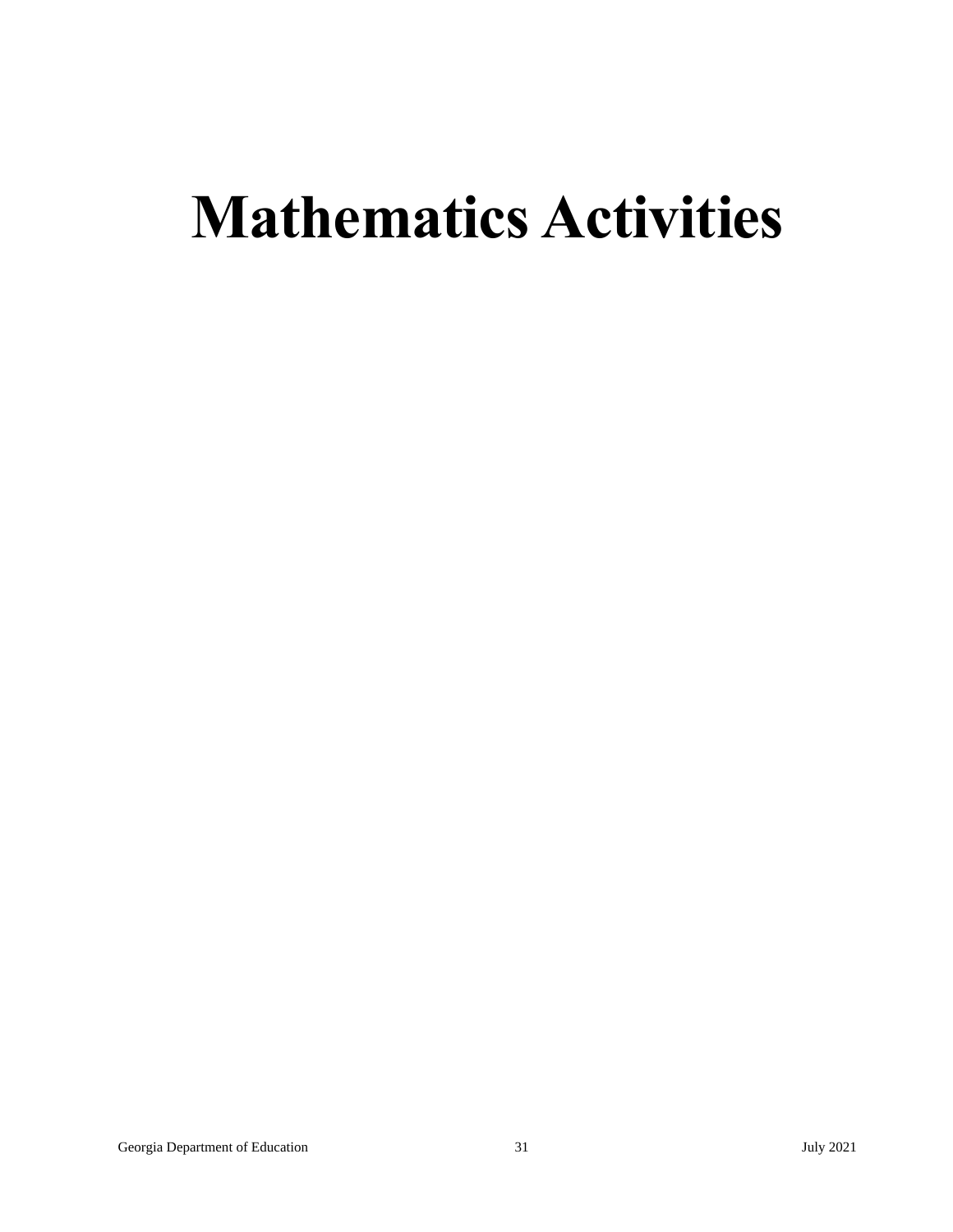## **MATHEMATICS ACTIVITIES**

<span id="page-31-0"></span>

| <b>Mathematics Activity 1</b>                                                                                                                                                                                                                                                                                                                                                                                                                                                                                                                                                                                                                                                                                                                                                                                                                                                                                                                                                                                                                                                                                                                                                                                                                                                                                                                                                         |                         |                                                                                                                              |  |
|---------------------------------------------------------------------------------------------------------------------------------------------------------------------------------------------------------------------------------------------------------------------------------------------------------------------------------------------------------------------------------------------------------------------------------------------------------------------------------------------------------------------------------------------------------------------------------------------------------------------------------------------------------------------------------------------------------------------------------------------------------------------------------------------------------------------------------------------------------------------------------------------------------------------------------------------------------------------------------------------------------------------------------------------------------------------------------------------------------------------------------------------------------------------------------------------------------------------------------------------------------------------------------------------------------------------------------------------------------------------------------------|-------------------------|------------------------------------------------------------------------------------------------------------------------------|--|
| Recites numbers up to 20 in sequence.                                                                                                                                                                                                                                                                                                                                                                                                                                                                                                                                                                                                                                                                                                                                                                                                                                                                                                                                                                                                                                                                                                                                                                                                                                                                                                                                                 |                         |                                                                                                                              |  |
| <b>Activity</b>                                                                                                                                                                                                                                                                                                                                                                                                                                                                                                                                                                                                                                                                                                                                                                                                                                                                                                                                                                                                                                                                                                                                                                                                                                                                                                                                                                       |                         | <b>Performance Levels</b>                                                                                                    |  |
| Student will verbally recite all numbers from one to twenty in<br>sequence.<br>Say, "Please count out loud for me."<br>Process Clarification: Counting in sequence means reciting each<br>number with no skipped numbers or incorrectly stated numbers. For<br>example, if a student says ten, twelve, thirteen, score the student's<br>performance according to the academic performance level<br>Demonstrating the highest correct response (in this case the<br>student would score Emerging). A student may repeat a number, if<br>halted, to restart the activity. For example, if the student says ten,<br>eleven, twelve, then halts and says, twelve, thirteen, fourteen, the<br>student should be given credit for stating the number correctly. The<br>student should also be allowed to restart, if initiated by the student.<br>For example, if the student recites numbers one through five and<br>then stops, the student could restart counting from one through five<br>and continue until either making a mistake or reaching twenty.<br>Student might also use his or her fingers to count and that should be<br>permitted.<br>Scoring Note: Teachers may allow students to count beyond<br>20 as a means of collecting data for other purposes (e.g., GKIDS)<br>2.0). For the Readiness Check, rate student performance based on<br>the descriptors included here. | Not Yet<br>Demonstrated | The student does not<br>make any attempt to<br>recite numbers or<br>says random<br>numbers.                                  |  |
|                                                                                                                                                                                                                                                                                                                                                                                                                                                                                                                                                                                                                                                                                                                                                                                                                                                                                                                                                                                                                                                                                                                                                                                                                                                                                                                                                                                       | Emerging                | The student correctly<br>recites numbers in<br>sequence between<br>one and ten but does<br>not recite numbers<br>beyond ten. |  |
|                                                                                                                                                                                                                                                                                                                                                                                                                                                                                                                                                                                                                                                                                                                                                                                                                                                                                                                                                                                                                                                                                                                                                                                                                                                                                                                                                                                       | Developing              | The student correctly<br>recites numbers in<br>sequence from at least<br>one to eleven<br>but less than twenty.              |  |
|                                                                                                                                                                                                                                                                                                                                                                                                                                                                                                                                                                                                                                                                                                                                                                                                                                                                                                                                                                                                                                                                                                                                                                                                                                                                                                                                                                                       | Demonstrating           | The student correctly<br>recites all numbers<br>from one to twenty.                                                          |  |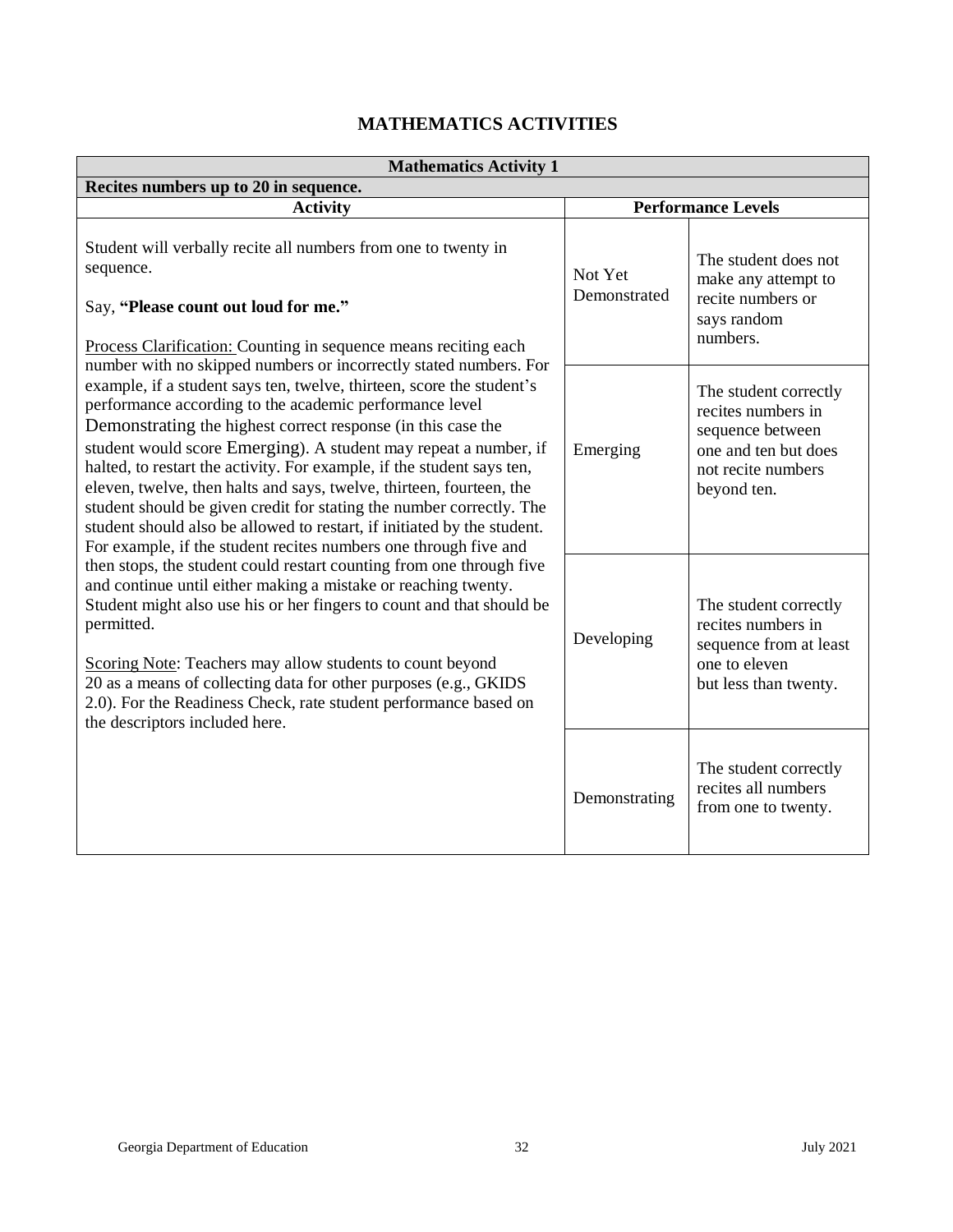| <b>Mathematics Activity 2</b>                                                                                                                                                                                                                                                                                                                                                                                          |                         |                                                                                                                                            |  |
|------------------------------------------------------------------------------------------------------------------------------------------------------------------------------------------------------------------------------------------------------------------------------------------------------------------------------------------------------------------------------------------------------------------------|-------------------------|--------------------------------------------------------------------------------------------------------------------------------------------|--|
| Counts at least 10 objects using one-to-one correspondence.                                                                                                                                                                                                                                                                                                                                                            |                         |                                                                                                                                            |  |
| <b>Activity</b>                                                                                                                                                                                                                                                                                                                                                                                                        |                         | <b>Performance Levels</b>                                                                                                                  |  |
| Student will count the number of small objects provided by the<br>teacher using one-to-one correspondence.<br>Note: Underlined words represent objects used in this<br>example. Teachers should use objects accessible in their<br>classrooms.                                                                                                                                                                         | Not Yet<br>Demonstrated | The student does not<br>engage in the task or<br>the student does not<br>associate each<br>object with one and<br>only one number<br>name. |  |
| Place twelve to fifteen small objects in front of the student (i.e., in a<br>pile or in a straight line). Ask the student to count the number of<br>objects. Say, "I would like for you to count these objects. When<br>you count, please say the numbers out loud."<br>Process Clarification: The child must physically touch the objects<br>to demonstrate counting using one-to-one correspondence. The             | Emerging                | The student counts<br>between one and<br>five objects using<br>one-to-one<br>correspondence.                                               |  |
| teacher should be able to see that the child is associating one object<br>with one spoken number by physically touching, moving, or sliding<br>the objects. If the presentation of the objects needs to be adjusted<br>during administration, it can be. For example, if the teacher<br>presents the objects in a pile and the student does not respond, the<br>teacher may then place the objects in a straight line. | Developing              | The student counts<br>between six and<br>nine objects using<br>one-to-one<br>correspondence.                                               |  |
| Materials: Twelve to fifteen small objects (e.g., pencils,<br>crayons, manipulatives, etc.)                                                                                                                                                                                                                                                                                                                            | Demonstrating           | The student<br>counts ten objects<br>using one-to-one<br>correspondence.                                                                   |  |
|                                                                                                                                                                                                                                                                                                                                                                                                                        | Exceeding               | The student counts<br>more than ten<br>objects using one-to-<br>one correspondence.                                                        |  |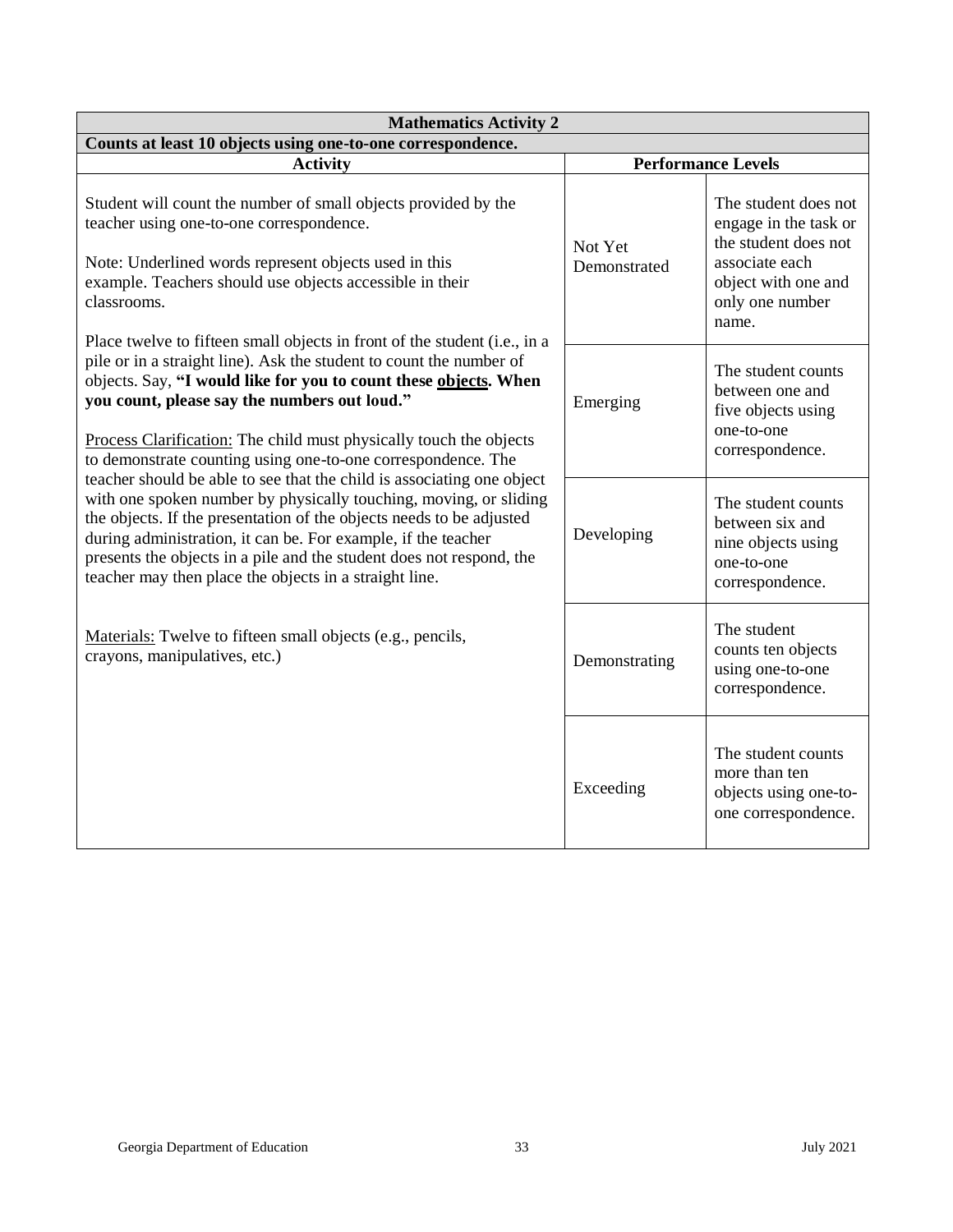| <b>Mathematics Activity 3</b>                                                                                                                                                                                                                 |                           |                                                                        |  |
|-----------------------------------------------------------------------------------------------------------------------------------------------------------------------------------------------------------------------------------------------|---------------------------|------------------------------------------------------------------------|--|
| Recognizes numerals.                                                                                                                                                                                                                          |                           |                                                                        |  |
| <b>Activity</b>                                                                                                                                                                                                                               | <b>Performance Levels</b> |                                                                        |  |
| The teacher will present numerals (0 through 9) and ask the<br>student to say the numeral out loud.<br>The numerals should not be presented in ascending order. Ask the                                                                       | Not Yet<br>Demonstrated   | The student is unable to<br>recognize and name<br>any of the numerals. |  |
| student to name each numeral one at a time, saying each numeral out<br>loud.<br><b>Optional Materials: Teachers may either use their own</b><br>classroom materials (e.g., number cards) or the provided<br>optional worksheet with numerals. | Emerging                  | The student<br>recognizes and names<br>one to three numerals.          |  |
|                                                                                                                                                                                                                                               | Developing                | The student recognizes<br>and names four to<br>eight numerals.         |  |
|                                                                                                                                                                                                                                               | Demonstrating             | The student<br>recognizes and<br>names nine to ten<br>numerals.        |  |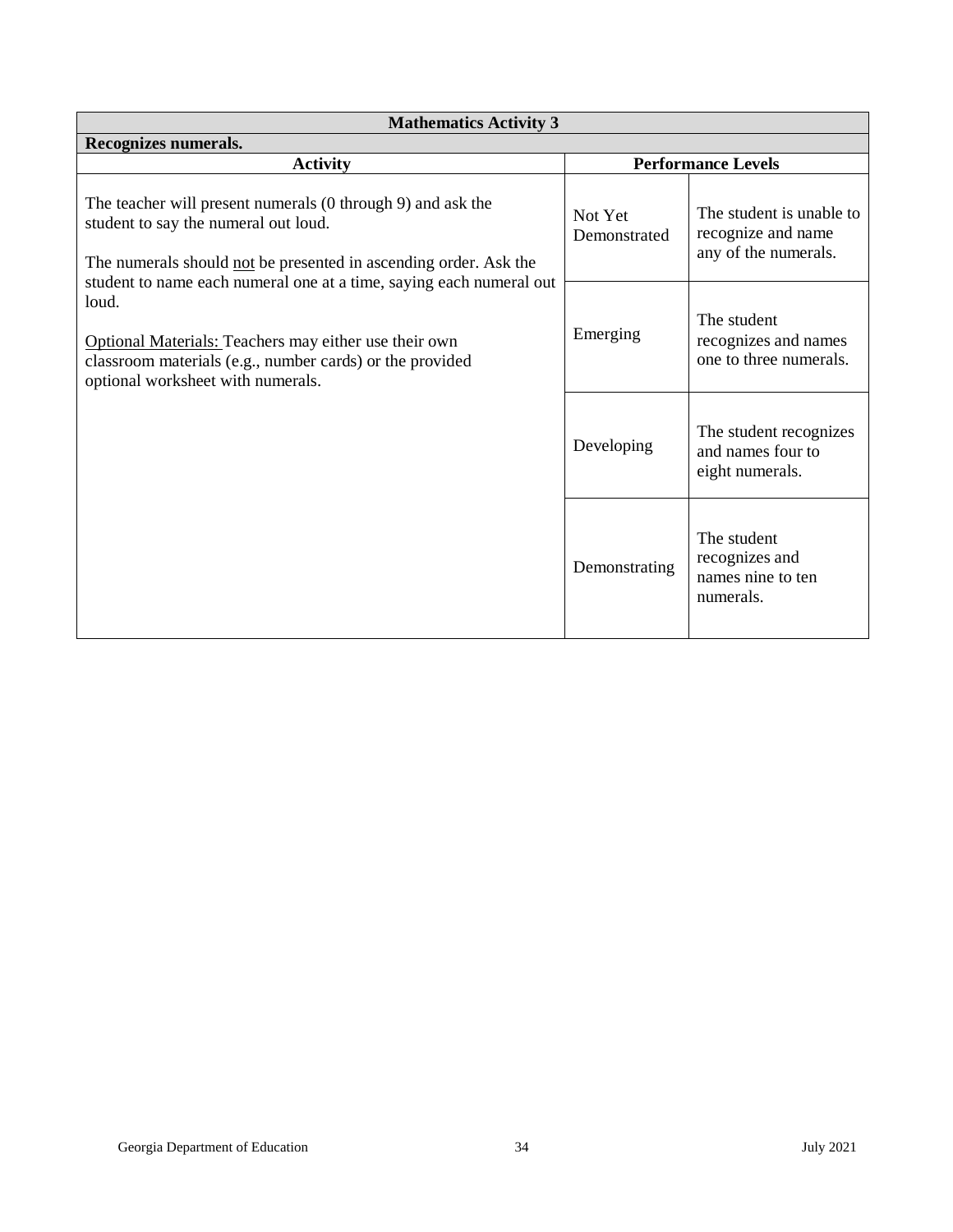| <b>Mathematics Activity 4</b>                                                                                                                                                                                                                                                                                                                                                                                                                                                                              |                         |                                                                                                                                                                                               |  |
|------------------------------------------------------------------------------------------------------------------------------------------------------------------------------------------------------------------------------------------------------------------------------------------------------------------------------------------------------------------------------------------------------------------------------------------------------------------------------------------------------------|-------------------------|-----------------------------------------------------------------------------------------------------------------------------------------------------------------------------------------------|--|
| Sorts and classifies objects using one or more attributes or relationships.                                                                                                                                                                                                                                                                                                                                                                                                                                |                         |                                                                                                                                                                                               |  |
| <b>Activity</b>                                                                                                                                                                                                                                                                                                                                                                                                                                                                                            |                         | <b>Performance Levels</b>                                                                                                                                                                     |  |
| Student will sort small objects of at least two different sizes and<br>colors.<br>Note: Underlined words represent objects used in this example.<br>Teachers may substitute other objects accessible in their<br>classrooms.<br>Have a group of at least twenty objects of at least two obviously                                                                                                                                                                                                          | Not Yet<br>Demonstrated | The student does not<br>sort objects by the<br>teacher-given category<br>and the student does not<br>sort objects by a self-<br>determined<br>category.                                       |  |
| different sizes and colors. Ask the student to first sort the objects<br>by color. Say, "I have many different objects in this box. Please<br>sort the objects by color."<br>If the student does not sort by color, ask the student to try to sort<br>by size.<br>After the student finishes sorting by color (or size), put the<br>objects back together in one pile and ask the student to sort                                                                                                          | Emerging                | The student either<br>sorts objects by the<br>teacher-given category<br>or by a self-<br>determined category,<br>but not both.                                                                |  |
| the objects in another way. Say, "Please sort these objects in<br>another way."<br>After the student finishes sorting, say, "Tell me about the objects<br>you grouped together. Tell me why you put these things<br>together."<br>Process Clarification: When the student is describing the attribute<br>or criteria by which he or she has grouped objects, the teacher can<br>ask follow-up questions to fully understand the student's<br>explanation of his or her classification strategy. Accept all | Developing              | The student sorts<br>objects by the teacher-<br>given category and<br>sorts objects by a self-<br>determined category<br>but does not<br>describe how he or<br>she classifies the<br>objects. |  |
| reasonable explanations for the classification. Reasonable<br>explanations include a focus on the attributes or relationship<br>between the objects (as opposed to categorizing the objects by what<br>the student likes and doesn't like, for example).<br>Materials: Teachers may either use their own classroom<br>materials (e.g., blocks, manipulatives) or the provided optional<br>worksheet of colored shapes.                                                                                     | Demonstrating           | The student sorts<br>objects by the teacher-<br>given category and sorts<br>objects by a self-<br>determined category by<br>describing how<br>he or she classifies the<br>objects.            |  |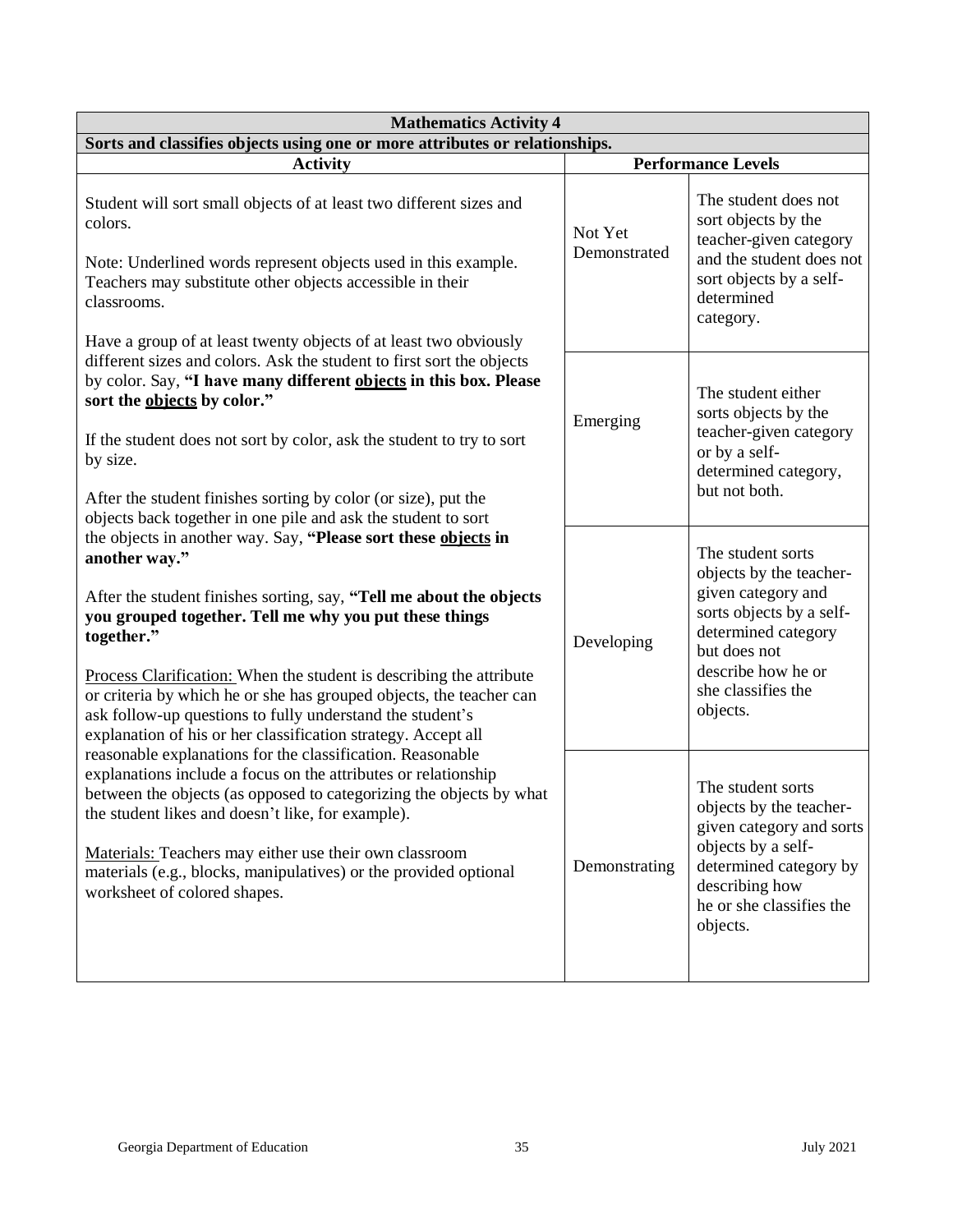| <b>Mathematics Activity 5</b>                                                                                                                                                                                                                                                                                                                                |                           |                                                                                |  |
|--------------------------------------------------------------------------------------------------------------------------------------------------------------------------------------------------------------------------------------------------------------------------------------------------------------------------------------------------------------|---------------------------|--------------------------------------------------------------------------------|--|
| Recognizes and names common two-dimensional shapes.                                                                                                                                                                                                                                                                                                          |                           |                                                                                |  |
| <b>Activity</b>                                                                                                                                                                                                                                                                                                                                              | <b>Performance Levels</b> |                                                                                |  |
| Student will identify and name four basic shapes (circle,<br>square, rectangle, and triangle).<br>The teacher will need attribute blocks or paper cut-outs, for<br>example, of the four basic shapes.                                                                                                                                                        | Not Yet<br>Demonstrated   | The student does not<br>recognize or correctly<br>name any of the<br>shapes.   |  |
| Hold up each shape one at a time and say, "What is the name of<br>this shape?" The teacher will repeat this question for each shape,<br>unless the child offers the name of the shape as the teacher presents<br>it.<br>Note: If the child can name all four shapes, it is not necessary to<br>complete the second part of this activity. Rate the child as  | Emerging                  | The student<br>recognizes or<br>names one to<br>three shapes.                  |  |
| Demonstrating and conclude the activity.<br>If the child cannot name all four shapes, mix up the order of the<br>shapes, and ask the student to recognize and identify each shape.<br>Place all of the shapes side-by-side in front of the student and ask,<br>"Point to the circle. Point to the square. Point to the triangle.<br>Point to the rectangle." | Developing                | The student<br>recognizes all four<br>shapes and names<br>one to three shapes. |  |
| Materials: Teachers may either use their own classroom materials<br>(e.g., manipulatives such as attribute blocks) or the provided<br>optional worksheet with common 2-D shapes.                                                                                                                                                                             | Demonstrating             | The student<br>recognizes and<br>names all four<br>shapes.                     |  |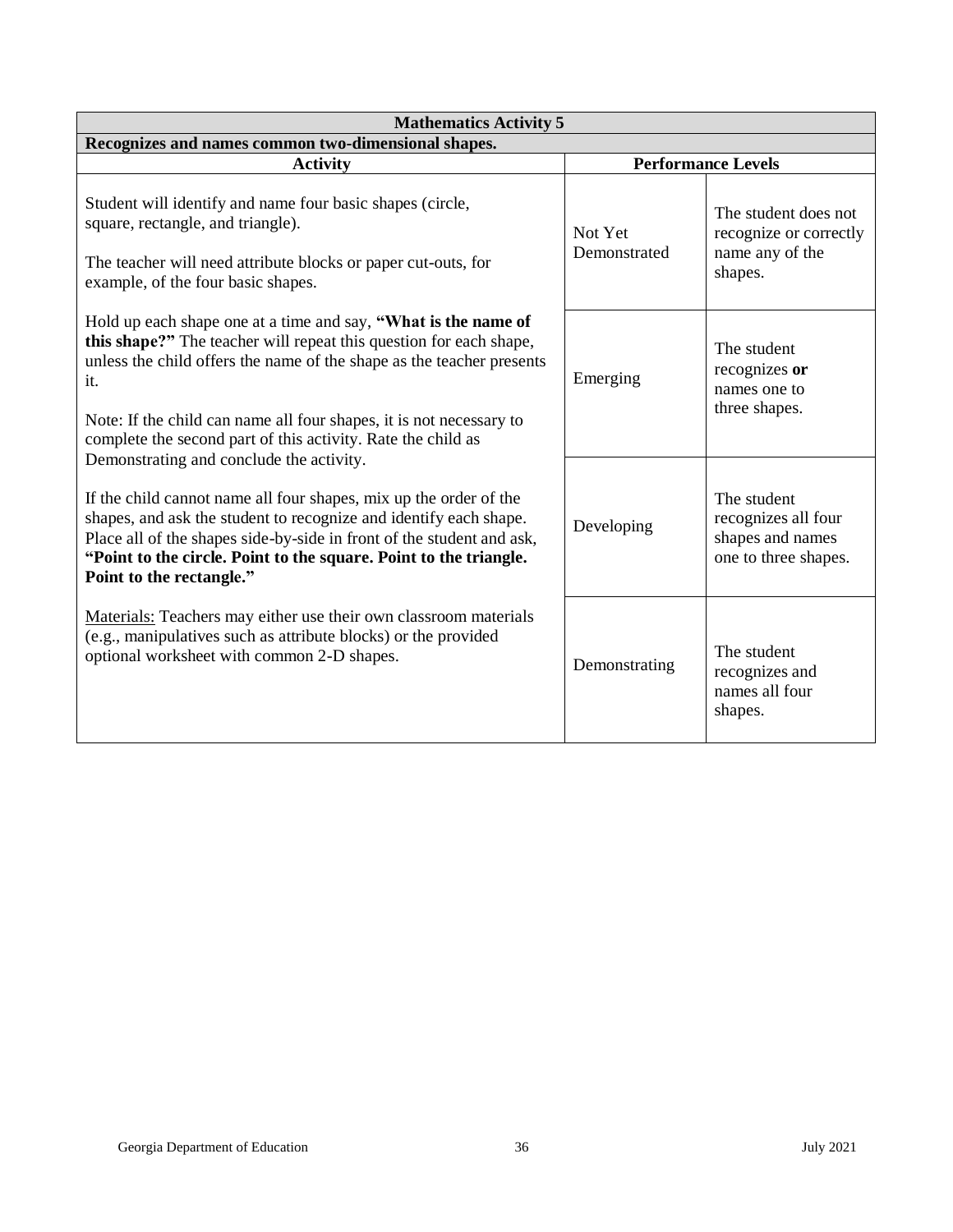#### **Activities and Training Modules**

<span id="page-36-0"></span>The tables below provide a reference to be used when completing training modules 2-4. These modules include videos of students and teachers participating in the GKIDS Readiness Check activities. It is helpful to read the associated scripts and performance levels as you view and rate student performance during training. Each activity has a few associated slides, including an overview of the activity, a video, a written representation of the activity or a student work sample, and feedback/notes on the video. For example, in module 2, the first video clip is associated with three slides: activity overview, activity video clip, and feedback.

| <b>Module 2</b>                             |                                                                                      |                                     |
|---------------------------------------------|--------------------------------------------------------------------------------------|-------------------------------------|
| Video Clip, Vignette, Work<br><b>Sample</b> | <b>Activity</b>                                                                      | <b>Manual Page</b><br><b>Number</b> |
|                                             | ELA 1: Listens and differentiates between<br>sounds that are the same and different. | 32                                  |
|                                             | ELA 2: Recognizes and names some upper case<br>letters of the alphabet.              | 34                                  |
| 3                                           | ELA 4: Tracks words from left to right, top to<br>bottom, and page to page.          | 36                                  |
| 4                                           | MA 2: Counts at least 10 objects using one-to-<br>one correspondence.                | 43                                  |
|                                             | MA 4: Sorts and classifies objects using one or<br>more attributes or relationships. | 45                                  |
| 6                                           | MA 5: Recognizes and names common two-<br>dimensional shapes.                        | 46                                  |

| <b>Module 3</b>                             |                                                                                                                                                                                                                                                                |                                     |
|---------------------------------------------|----------------------------------------------------------------------------------------------------------------------------------------------------------------------------------------------------------------------------------------------------------------|-------------------------------------|
| Video Clip, Vignette,<br><b>Work Sample</b> | <b>Activity</b>                                                                                                                                                                                                                                                | <b>Manual Page</b><br><b>Number</b> |
|                                             | ELA 6: Listens to and follows multi-step<br>directions.                                                                                                                                                                                                        | 38                                  |
|                                             | FOSS $2 \& 4$ : Engages in independent activities<br>and continues tasks over a period of time; Performs<br>fine-motor tasks that require small- muscle strength and<br>control.<br>ELA 5: Draws pictures and copies letters and/or numbers<br>to communicate. | 25, 27, 37                          |
| 3                                           | ELA 5 $\&$ 8; Draws pictures and copies letters<br>and/or numbers to communicate; uses writing tools.                                                                                                                                                          | 37, 40                              |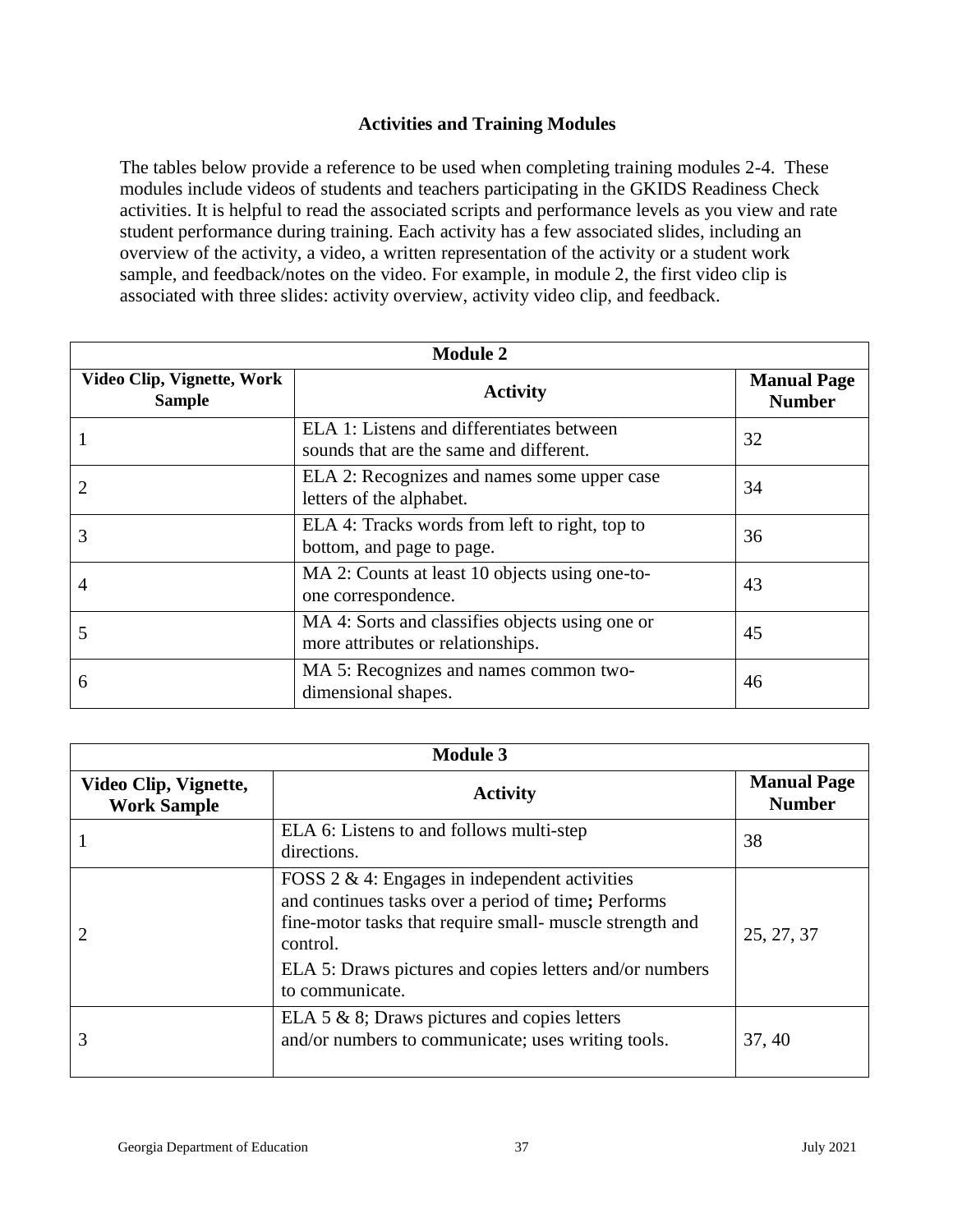| <b>Module 4</b>                             |                                                                                                                               |                                     |  |
|---------------------------------------------|-------------------------------------------------------------------------------------------------------------------------------|-------------------------------------|--|
| Video Clip, Vignette,<br><b>Work Sample</b> | <b>Activity</b>                                                                                                               | <b>Manual Page</b><br><b>Number</b> |  |
| 1 (practice)                                | ELA 4: Tracks words from left to right, top to<br>bottom, and page to page.                                                   | 36                                  |  |
| 2 (practice)                                | ELA 5: Draws pictures and copies letters and/or<br>numbers to communicate.                                                    | 37                                  |  |
| 3 (practice)                                | MA 4: Sorts and classifies objects using one or<br>more attributes or relationships.                                          | 45                                  |  |
| $1$ (quiz)                                  | FOSS 1: Makes statements and appropriately<br>answers questions about how objects/materials can be<br>used to solve problems. | 24                                  |  |
| $2$ (quiz)                                  | FOSS 3: Uses senses to observe, classify, and<br>learn about objects and environment.                                         | 26                                  |  |
| $3$ (quiz)                                  | FOSS 4: Performs fine-motor tasks that require<br>small-muscle strength and control.                                          | 27                                  |  |
| $4$ (quiz)                                  | ELA 1: Listens and differentiates between<br>sounds that are the same and different.                                          | 32                                  |  |
| $5$ (quiz)                                  | ELA 2: Recognizes and names some upper case<br>letters of the alphabet.                                                       | 34                                  |  |
| $6$ (quiz)                                  | ELA 3: Recognizes and names some lowercase<br>letters of the alphabet.                                                        | 35                                  |  |
| $7$ (quiz)                                  | ELA 4: Tracks words from left to right, top to<br>bottom, and page to page.                                                   | 36                                  |  |
| $8$ (quiz)                                  | ELA 5: Draws pictures and copies letters and/or<br>numbers to communicate.                                                    | 37                                  |  |
| $9$ (quiz)                                  | ELA 6: Listens to and follows multi-step<br>directions.                                                                       | 38                                  |  |
| $10$ (quiz)                                 | ELA 7: Uses spoken language that can be<br>understood with ease.                                                              | 39                                  |  |
| $11$ (quiz)                                 | ELA 8: Uses writing tools.                                                                                                    | 40                                  |  |
| $12 \text{ (quiz)}$                         | MA 1: Recites numbers up to 20 in sequence.                                                                                   | 42                                  |  |
| $13$ (quiz)                                 | MA 2: Counts at least 10 objects using one-to-<br>one correspondence.                                                         | 43                                  |  |
| $14$ (quiz)                                 | MA 3: Recognizes numerals.                                                                                                    | 44                                  |  |
| $15$ (quiz)                                 | MA 4: Sorts and classifies objects using one or<br>more attributes or relationships.                                          | 45                                  |  |
| 16 (quiz)                                   | MA 5: Recognizes and names common two-<br>dimensional shapes.                                                                 | 46                                  |  |

*Activities may be represented as videos, vignettes, or work samples.*